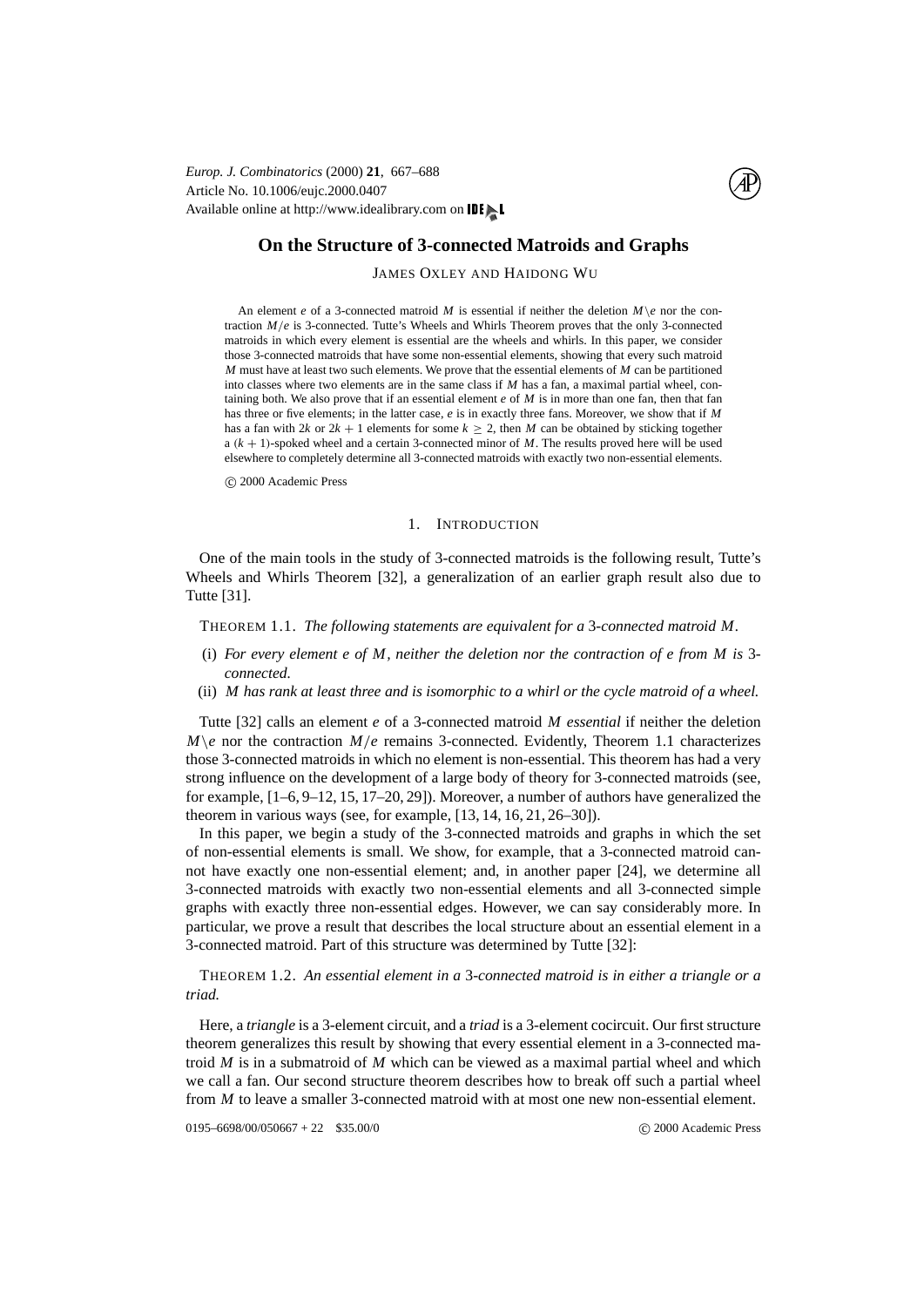The rest of this section will be devoted to introducing some terminology and basic results needed to state the two main theorems. These statements, Theorems [1.6](#page-3-0) and [1.8](#page-4-0), appear towards the end of the section. Section [2](#page-4-1) contains a number of properties of 3-connected matroids that are needed in the proofs of the main theorems. These proofs appear in Sections [3](#page-7-0) and [4.](#page-10-0) The main results have several important applications some of which will be discussed elsewhere [\[24](#page-21-14)[, 33](#page-21-15)]. In particular, these results can immediately be applied to give basic structural information for 3-connected simple graphs.

The matroid terminology used here will follow Oxley [\[21](#page-21-11)]. For a matroid *M*, the simple matroid and the cosimple matroid associated with *M* will be denoted by *M* and <u>*M*</u>, respectively. We call these matroids the *simplification* and the *cosimplification* of *M*. A basic property of matroids that we shall use repeatedly is that a circuit and a cocircuit cannot have exactly one common element. We shall refer to this property as *orthogonality*.

Suppose that  $r \geq 2$ . The *wheel*  $W_r$  *of rank r* is a graph having  $r + 1$  vertices, *r* of which lie on a cycle (the *rim*); the remaining vertex is joined by a single edge (a *spoke*) to each of the other vertices. The *rank-r whirl*  $W^r$  is a matroid on  $E(W_r)$  having as its circuits all cycles of  $W_r$  other than the rim as well as all sets of edges formed by adding a single spoke to the edges of the rim. The terms 'rim' and 'spoke' will be applied in the obvious way in both  $M(\mathcal{W}_r)$ and  $W<sup>r</sup>$ . Moreover, we shall usually refer to the cycle matroid of a wheel as just a wheel. The smallest 3-connected whirl is  $\mathcal{W}^2$ , which is isomorphic to  $U_{2,4}$ ; the smallest 3-connected wheel is  $M(\mathcal{W}_3)$ , which is isomorphic to  $M(K_4)$ . By contrast with wheels and whirls of larger rank, in  $M(\mathcal{W}_3)$  and  $\mathcal{W}^2$ , we cannot distinguish rim elements from spokes by looking just at the matroid. In these two cases, we arbitrarily designate a 3-element circuit and a 2-element set, respectively, as the rim with the complementary set being the set of spokes.

A fundamental concept in the statement of our main results is that of a chain of triangles and triads [\[22\]](#page-21-16). Let  $T_1, T_2, \ldots, T_k$  be a non-empty sequence of sets each of which is a triangle or a triad of a matroid *M* such that, for all *i* in  $\{1, 2, \ldots, k - 1\}$ :

- (a) in  ${T_i, T_{i+1}}$ , exactly one set is a triangle and exactly one set is a triad;
- (b)  $|T_i \cap T_{i+1}| = 2$ ; and
- (c)  $(T_{i+1} T_i) \cap (T_1 \cup T_2 \cup \cdots \cup T_i)$  is empty.

Then we call  $T_1, T_2, \ldots, T_k$  a *chain* of *M* of *length k* with *links*  $T_1, T_2, \ldots, T_k$ . Evidently,  $T_1, T_2, \ldots, T_k$  is a chain of *M* if and only if it is a chain of *M*<sup>∗</sup>. The last assertion relies on statement (a) being self-dual. Statement (a) corrects the corresponding condition in [[22\]](#page-21-16), which was intended to be self-dual but which is not.

The next lemma can be proved by a straightforward induction argument using orthogonality.

<span id="page-1-2"></span>LEMMA 1.3. Let  $T_1, T_2, \ldots, T_k$  be a chain in a matroid M. Then M has  $k + 2$  distinct *elements*  $a_1, a_2, \ldots, a_{k+2}$  *such that*  $T_i = \{a_i, a_{i+1}, a_{i+2}\}$  *for all i in*  $\{1, 2, \ldots, k\}$ *.* 

In this paper, we shall be concentrating on 3-connected matroids. A useful, but elementary, fact about such matroids (see, for example, [[21,](#page-21-11) Proposition 8.1.7]) is the following lemma.

# <span id="page-1-1"></span>LEMMA 1.4. *The only* 3-connected matroid that has a triangle which is also a triad is  $U_{2,4}$ .

<span id="page-1-0"></span>Much of our interest here is in maximal chains in 3-connected matroids. The following extension of Tutte's Wheels and Whirls Theorem shows that such a chain has non-essential elements at both ends. The proof of this result, which extends Tutte's proof, will be delayed until Section [3.](#page-7-0)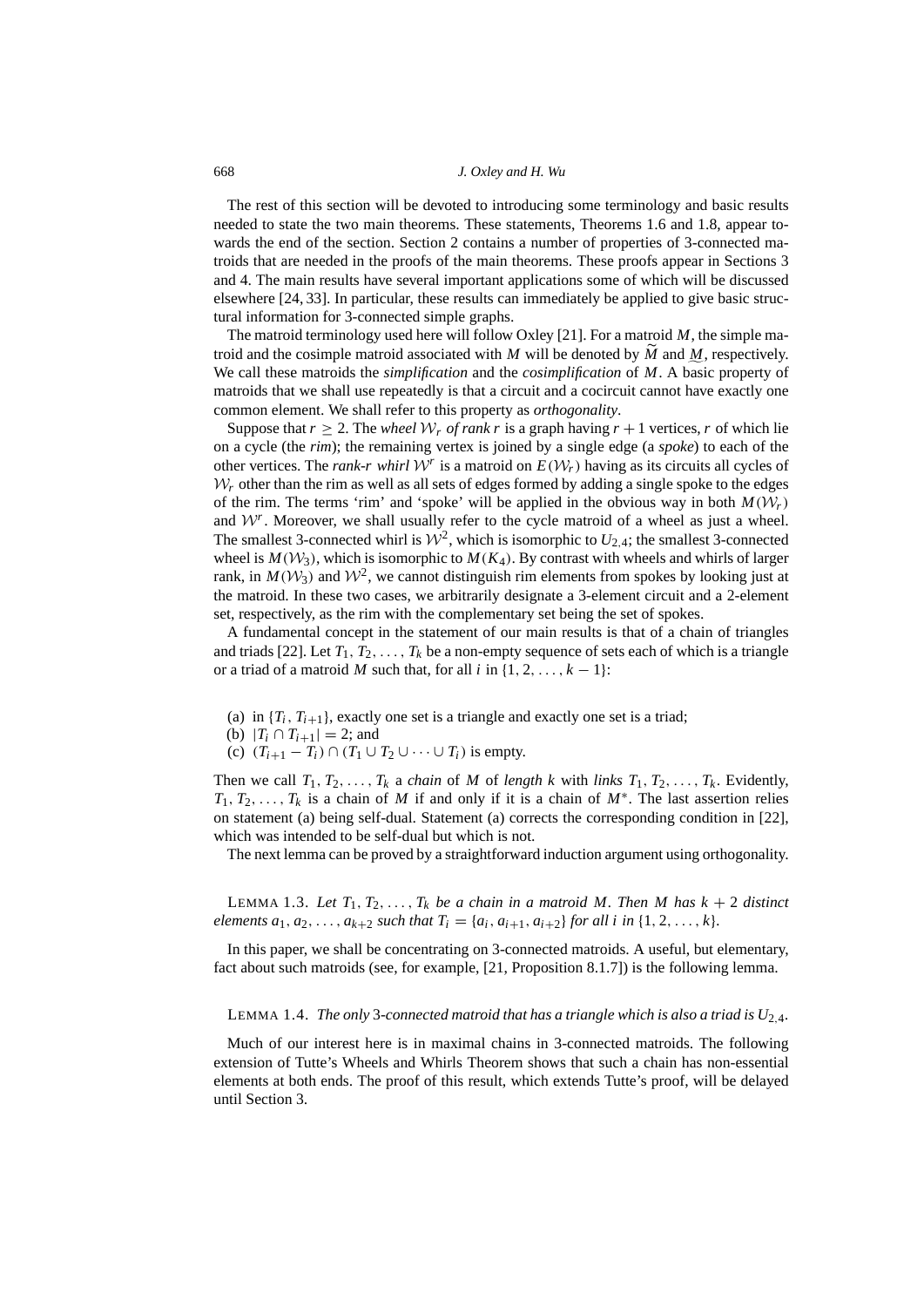

<span id="page-2-0"></span>FIGURE 1. The three types of chain.

LEMMA 1.5. *Let M be a* 3*-connected matroid with at least four elements and suppose that M is not a wheel or a whirl. Let*  $T_1, T_2, \ldots, T_k$  *be a maximal chain in M. Then the elements of*  $T_1 \cup T_2 \cup \cdots \cup T_k$  *can be labelled such that neither a<sub>1</sub> nor*  $a_{k+2}$  *is essential where*  $T_i = \{a_i, a_{i+1}, a_{i+2}\}$  *for all i.* 

Although chains can certainly occur in both non-graphic and graphic matroids, we follow Tutte [[32\]](#page-21-0) in keeping track of the triangles and triads in a chain by using graphs as in Figure [1.](#page-2-0) In each case, the chain is  $T_1, T_2, \ldots, T_k$  where  $T_i = \{a_i, a_{i+1}, a_{i+2}\}$ . In (*a*), *k* is odd and  $T_1$ is a triangle, hence  $T_k$  is also a triangle; in (*b*), *k* is odd and  $T_1$  is a triad, hence  $T_k$  is also a triad; in (*c*), *k* is even,  $T_1$  is a triangle and  $T_k$  is a triad. The remaining case, when *k* is even,  $T_1$  is a triad, and  $T_k$  is a triangle, is, up to relabelling, the same as (*c*). In each of (*a*)–(*c*), every triangle in the graph is a triangle in the chain, while the triads in the chain correspond to circled vertices.

Now suppose that *T*1, *T*2, . . . , *T<sup>k</sup>* is a maximal chain of a 3-connected matroid *M* where *M* is not a wheel or a whirl. We call this maximal chain a *fan* of *M* with *links*  $T_1, T_2, \ldots, T_k$ . Let  $T_i = \{a_i, a_{i+1}, a_{i+2}\}$  for all *i*. Then  $\{a_1, a_2, \ldots, a_{k+2}\}$  is the *ground set* of the fan, and  $a_1, a_2, \ldots, a_{k+2}$  are the *elements* of the fan. For  $k \geq 2$ , Lemma [1.5](#page-1-0) implies that there are exactly two non-essential elements in  $T_1 \cup T_2 \cup \cdots \cup T_k$ , namely  $a_1$  and  $a_{k+2}$ , for each of  $a_2, a_3, \ldots, a_{k+1}$  is in both a triangle and a triad. We call  $a_1$  and  $a_{k+2}$  the *ends* of the fan. When  $k = 1$ , the fan has  $T_1$  as its ground set and contains either two or three non-essential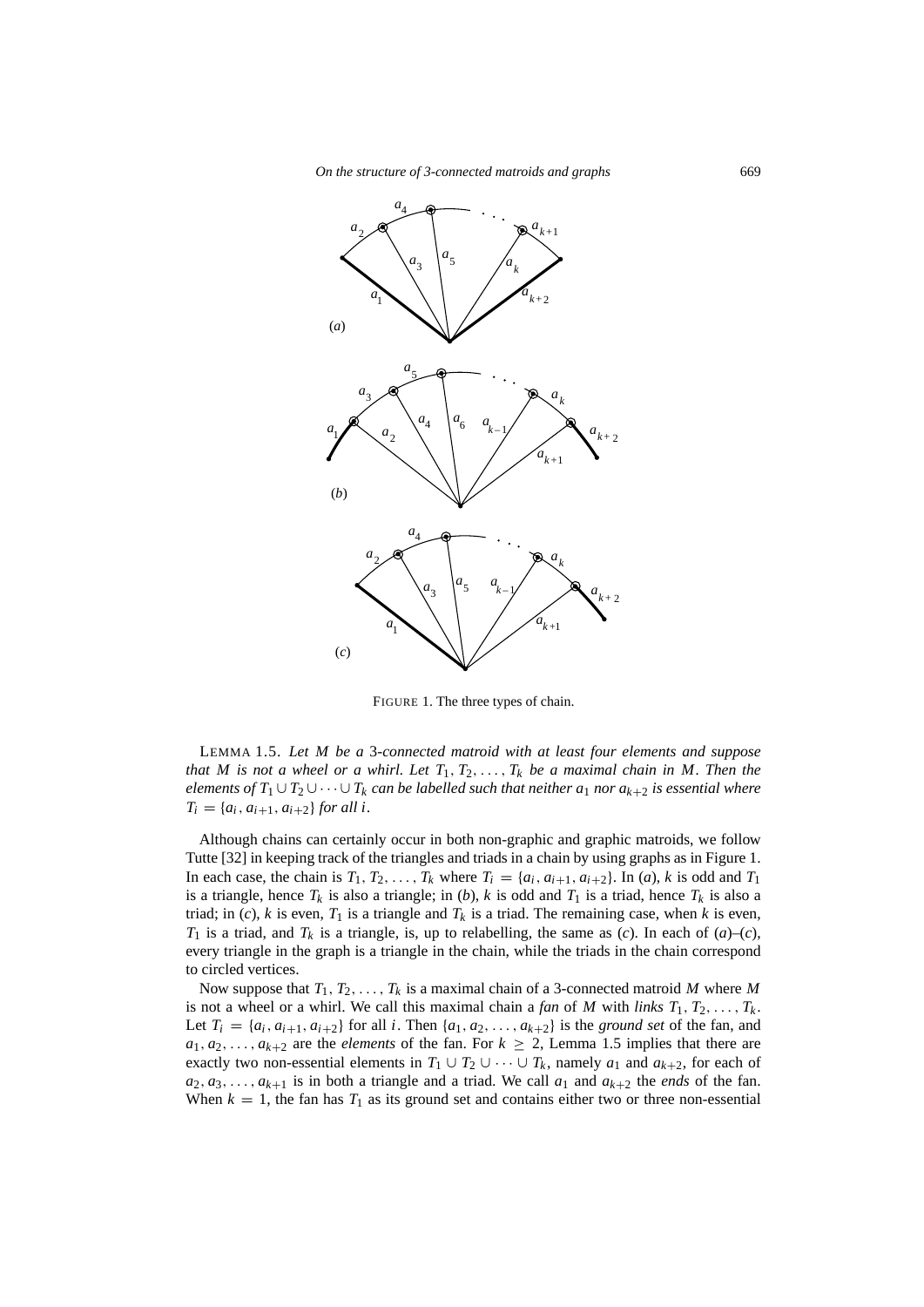elements of *M*. In the first case, we take the ends of the fan to be the non-essential elements in  $T_1$ ; in the second case, we arbitrarily choose two of the elements of  $T_1$  to be the ends of the fan. Figure  $1(a)$  $1(a)$ ,  $(b)$ , and  $(c)$  show the three types of chains. Maximal chains of these three types will be called *type-*1, *type-*2, and *type-*3 *fans*, respectively. In the figure, the nonessential elements of these fans have been marked in bold. Two fans are *equal* if they have the same sets of links.

The next result, one of the two main theorems of this paper, extends Theorem [1.2](#page-0-1) by giving more detailed information concerning the structure around an essential element in a 3 connected matroid. The proof of this theorem will be given in Section [3](#page-7-0).

<span id="page-3-0"></span>THEOREM 1.6. *Let M be a* 3*-connected matroid that is not a wheel or a whirl. Suppose that e is an essential element of M. Then e is in a fan, both ends of which are non-essential. Moreover, this fan is unique unless:*

- (a) *every fan containing e consists of a single triangle and any two such triangles meet in* {*e*} *or:*
- (b) *every fan containing e consists of a single triad and any two such triads meet in* {*e*} *or:*
- (c) *e is in exactly three fans; these three fans are of the same type, each has five elements, together they contain a total of six elements; and, depending on whether these fans are of type-*1 *or type-*2*, the restriction or contraction, respectively, of M to this set of six elements is isomorphic to*  $M(K_4)$ *.*

This theorem implies that the fans in a 3-connected matroid other than a wheel or whirl induce a partition of the set of essential elements.

COROLLARY 1.7. *Let M be a* 3*-connected matroid that is not a wheel or a whirl. Then there is a partition of the set of essential elements of M such that two elements are in the same class if and only if there is a fan whose ground set contains both.*

Given a fan with at least five elements in a 3-connected matroid *M*, our second main result describes how *M* can be constructed by sticking together a wheel and a certain 3-connected minor of *M*. The operation used here to join these two matroids is relatively well known for graphs and even binary matroids but, for matroids in general, it may be less familiar. Let *M*<sup>1</sup> and  $M_2$  be matroids such that  $M_1|T = M_2|T$ , where  $T = E(M_1) \cap E(M_2)$ . Let  $N = M_1|T$ and suppose that  $\tilde{N}$  is a modular flat of the matroid  $\tilde{M}_1$ . The *generalized parallel connection*  $P_N(M_1, M_2)$  of  $M_1$  and  $M_2$  across  $N$  is the matroid on  $E(M_1) \cup E(M_2)$  whose flats are those subsets *X* of  $E(M_1) \cup E(M_2)$  such that  $X \cap E(M_1)$  is a flat of  $M_1$ , and  $X \cap E(M_2)$  is a flat of  $M_2$ . This construction was introduced by Brylawski [[8\]](#page-21-17) when  $M_1$  and  $M_2$  are simple matroids, but it extends easily to the more general case considered above (see, for example, [\[21](#page-21-11), Section 12.4]). Brylawski identified numerous attractive properties of the construction. When  $|T| = 1$ ,  $P_N(M_1, M_2)$  is just the parallel connection  $P(M_1, M_2)$  [[7\]](#page-21-18) of  $M_1$  and  $M_2$ .

One special case of the generalized parallel connection will be of particular importance here. Let *N* be a triangle  $\Delta$  in both  $M_1$  and  $M_2$  and suppose that  $\Delta$  is a modular flat of  $M_1$ . In this case, we shall write  $P_{\Delta}(M_1, M_2)$  for  $P_N(M_1, M_2)$ . Since every triangle is a modular flat in a simple binary matroid [\[8](#page-21-17)], if  $M_1$  is binary, then  $P_{\Delta}(M_1, M_2)$  is certainly well-defined. Perhaps the best-known instance of this operation occurs when both *M*<sup>1</sup> and *M*<sup>2</sup> are binary. For example, let  $G_1$  and  $G_2$  be graphs whose sets of edge labels are disjoint except that each has a triangle  $\Delta$  whose edges are labelled by *e*, *f*, and *g*. If *G* is the graph that is obtained by identifying these triangles such that edges with the same labels coincide, then the cycle matroid of *G* is precisely the matroid  $P_{\Delta}(M(G_1), M(G_2))$ . We remark here that the graph  $G\backslash\{e, f, g\}$  is what Robertson and Seymour [\[25](#page-21-19)] call the 3-*sum* of  $G_1$  and  $G_2$ .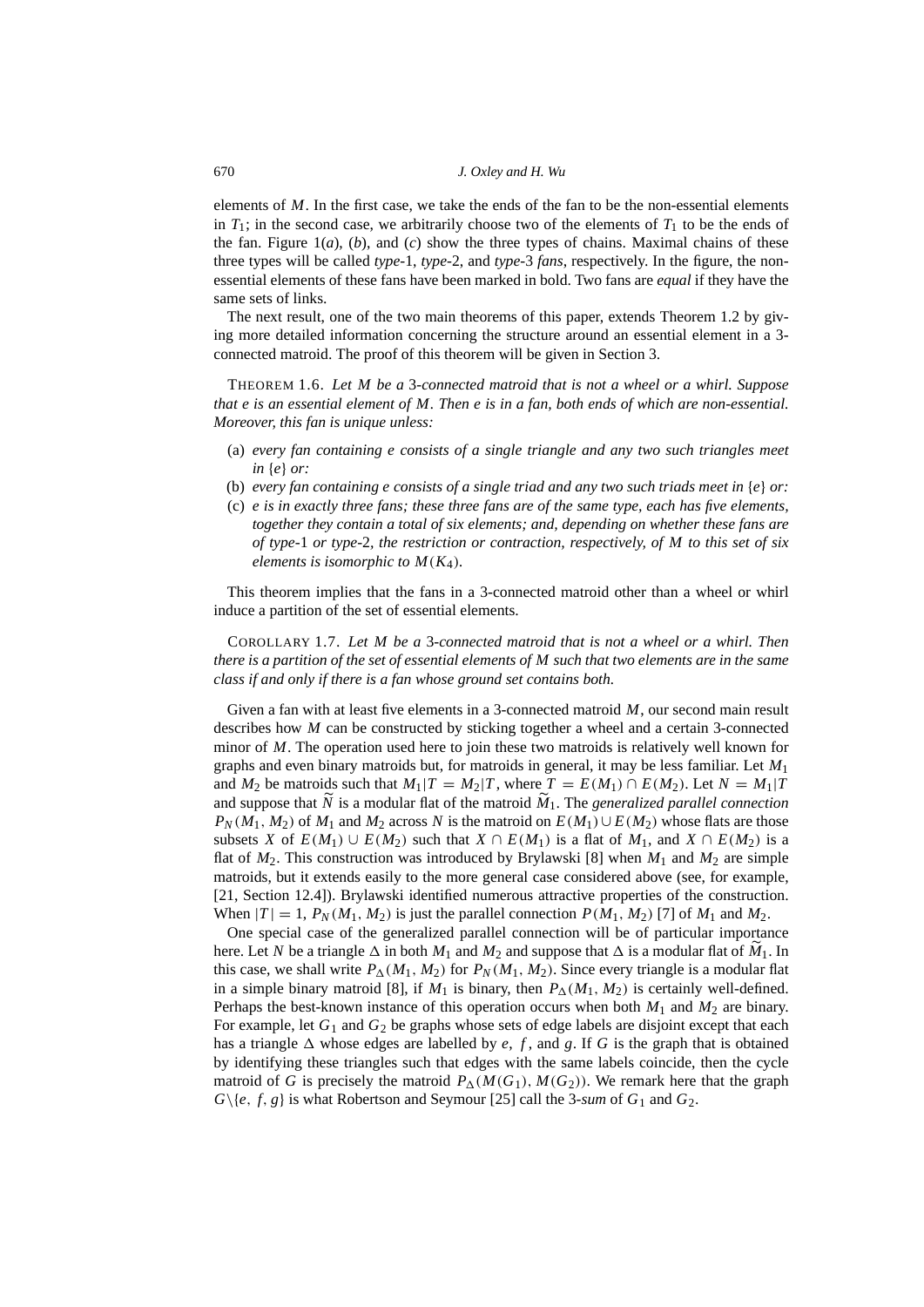

<span id="page-4-2"></span>FIGURE 2. A labelled  $\mathcal{W}_{n+2}$ .

We are now ready to state the second main result of the paper, which will be proved in Section [4](#page-10-0).

<span id="page-4-0"></span>THEOREM 1.8. *Let M be a* 3*-connected matroid and suppose that, for some non-negative integer n, the sequence*  $\{y_0, x_0, y_1\}, \{x_0, y_1, x_1\}, \{y_1, x_1, y_2\}, \ldots, \{y_n, x_n, y_{n+1}\}$  *is a chain in M in which* {*y*0, *x*0, *y*1} *is a triangle. Then*

$$
M = P_{\Delta_1}(M(\mathcal{W}_{n+2}), M_1) \setminus z
$$

*where*  $\Delta_1 = \{y_0, y_{n+1}, z\}$ *;*  $W_{n+2}$  $W_{n+2}$  $W_{n+2}$  *is labelled as in Figure 2; and*  $M_1$  *is obtained from the matroid*  $M/x_0, x_1, \ldots, x_{n-1}\y_1, y_2, \ldots, y_n$  *by relabelling*  $x_n$  *as z. Moreover, either:* 

(i) *M*<sup>1</sup> *is* 3*-connected; or*

(ii) *z* is in a unique 2-circuit  $\{z, h\}$  of  $M_1$ , and  $M_1 \setminus z$  is 3-connected.

*In the latter case,*

$$
M = P_{\Delta_2}(M(\mathcal{W}_{n+2}), M_2)
$$

*where*  $\Delta_2 = \{y_0, y_{n+1}, h\}$  $\Delta_2 = \{y_0, y_{n+1}, h\}$  $\Delta_2 = \{y_0, y_{n+1}, h\}$ *;*  $W_{n+2}$  *is labelled as in Figure* 2 *with z relabelled as h; and*  $M_2$  *is*  $M_1 \setminus \mathbb{Z}$ , which equals  $M \setminus x_0, x_1, \ldots, x_n, y_1, y_2, \ldots, y_n$ .

An immediate consequence of this theorem is that the restriction of *M* to  $\{x_0, x_1, \ldots, x_n\}$  $y_0, y_1, \ldots, y_{n+1}$ , the ground set of the chain, is equal to the cycle matroid of the graph shown in Figure [2](#page-4-2) with the edge *z* deleted.

In Section [4](#page-10-0), we shall describe how the essential elements behave when a wheel is broken off as above. In particular, we shall show that, for  $i$  in  $\{1, 2\}$ , if  $M_i$  is 3-connected, then an element of  $M_i$  that is essential in  $M$  remains essential in  $M_i$ .

# 2. PRELIMINARIES

<span id="page-4-1"></span>The purpose of this section is to present a number of results for 3-connected matroids that will be used in the proofs of the main results to be given in Sections [3](#page-7-0) and [4.](#page-10-0)

We begin with three known results due to Bixby [[4\]](#page-20-1), Tutte [\[32](#page-21-0)], and Seymour [\[26](#page-21-12)], respectively. The first two of these results will be used frequently throughout the paper.

<span id="page-4-3"></span>LEMMA 2.1. Let e be an element of a 3-connected matroid M. Then either  $M\geq o r$   $\widetilde{M/e}$ *is* 3*-connected.*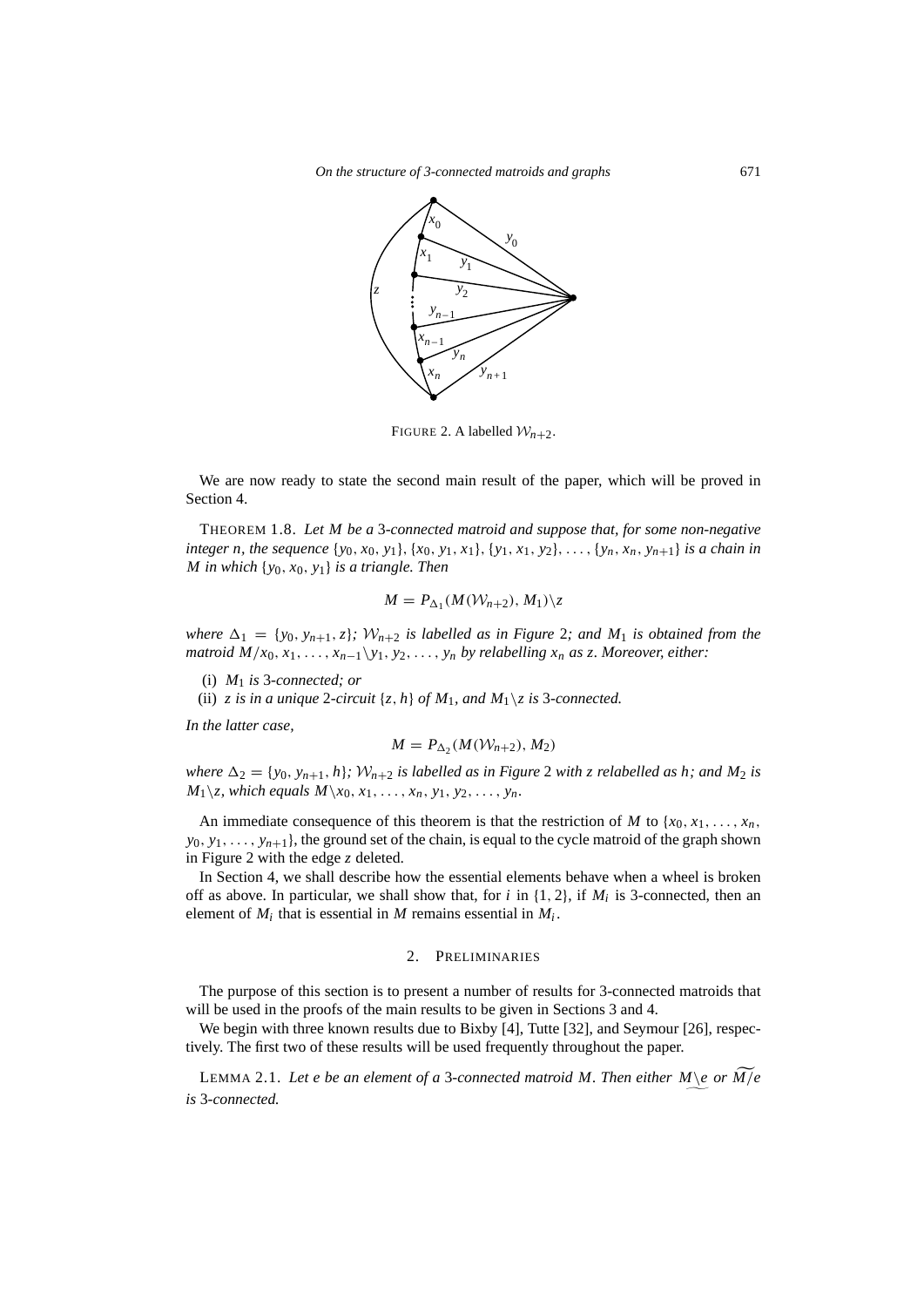The following lemma is often called Tutte's Triangle Lemma.

<span id="page-5-3"></span>LEMMA 2.2. *Let* {*e*, *f*, *g*} *be a triangle of a* 3*-connected matroid M. If both e and f are essential, then M has a triad containing e and exactly one of f and g.*

The next lemma has been stated explicitly by Seymour [[26\]](#page-21-12), though it is also implicit in Tutte's proof of the Wheels and Whirls Theorem [[32\]](#page-21-0).

<span id="page-5-0"></span>**LEMMA 2.3.** For some  $n \geq 2$ , let  $\{e_1, e_2, \ldots, e_n\}$  and  $\{f_1, f_2, \ldots, f_n\}$  be disjoint sub*sets of the ground set of a connected matroid M. Suppose that, for all i in*  $\{1, 2, \ldots, n\}$ ,  ${e_i, f_i, e_{i+1}}$  *is a triangle and*  ${f_i, e_{i+1}, f_{i+1}}$  *is a triad, where all subscripts are read modulo n.* Then  $E(M) = \{e_1, f_1, e_2, f_2, \ldots, e_n, f_n\}$  and M is isomorphic to  $M(\mathcal{W}_n)$  or  $\mathcal{W}^n$ .

In the last lemma, the hypothesis that  $\{e_n, f_n, e_1\}$  is a triangle can be eliminated if we know, for example, that *M* is 3-connected.

<span id="page-5-2"></span>LEMMA 2.4. *For some n*  $\geq$  2, *let* { $e_1, e_2, \ldots, e_n$ } *and* { $f_1, f_2, \ldots, f_n$ } *be disjoint subsets X and Y of the ground set of a* 3*-connected matroid M. Suppose that, for all i in* {1, 2, . . . , *n*− 1} and all j in  $\{1, 2, \ldots, n\}$ ,  $\{e_i, f_i, e_{i+1}\}$  is a triangle and  $\{f_i, e_{i+1}, f_{i+1}\}$  is a triad, where *all subscripts are read modulo n. Then M is isomorphic to*  $M(\mathcal{W}_n)$  *or*  $\mathcal{W}^n$ *.* 

PROOF. Clearly  $r(X \cup Y) \le r(X) + 1 = n + 1$ , and  $r^*(X \cup Y) \le |Y| = n$ . Hence

$$
r(X \cup Y) + r^*(X \cup Y) - |X \cup Y| \leq 1,
$$

that is,

$$
r(X \cup Y) + r(E(M) - (X \cup Y)) - r(M) \le 1.
$$

Since *M* is 3-connected, it follows that  $|E(M) - (X \cup Y)| \le 1$ . We now distinguish two cases:

- (i)  $|E(M) (X \cup Y)| = 1$ ; and
- (ii)  $E(M) = X \cup Y$ .

In case (i), let  $E(M) - (X \cup Y) = \{d\}$ . Since *Y* spans  $E(M) - d$  in  $M^*$  and  $M^*$  is connected, *Y* spans  $M^*$ . In addition, since all of  $\{e_1, f_1, e_2\}$ ,  $\{e_2, f_2, e_3\}$ , ...,  $\{e_{n-1}, f_{n-1}, e_n\}$  are cocircuits of  $M^*$ , and *Y* meets each of these cocircuits in a single element, *Y* is independent in  $M^*$ . Thus *Y* is a basis of  $M^*$ . Let  $C^*$  be the fundamental circuit of *d* with respect to this basis of *M*<sup>∗</sup>. By orthogonality,  $C^* \subseteq \{d, f_n\}$ . This is a contradiction since *M* is 3-connected having at least four elements.

In case (ii), *X* spans  $E(M) - f_n$  in *M*. Hence *X* spans *M*. Moreover, *X* is independent in *M* since it meets each of the *n* triads of the hypothesis in a single element. Thus *X* is a basis of *M*. Let *C* be the fundamental circuit of  $f_n$  with respect to this basis. Then  $C \subseteq X \cup f_n$ . By orthogonality with the *n* known triads, we deduce that none of  $e_2, e_3, \ldots, e_{n-1}$  is in C. Hence  $C \subseteq \{e_n, f_n, e_1\}$ . Since  $|C| \geq 3$ , we conclude that  $C = \{e_n, f_n, e_1\}$ . It now follows by Lemma [2.3](#page-5-0) that *M* is isomorphic to  $M(\mathcal{W}_n)$  or  $\mathcal{W}^n$ . . The contract of  $\Box$ 

Now we show that a  $U_{2,4}$ -restriction in a 3-connected matroid avoids all essential elements of the matroid.

<span id="page-5-1"></span>LEMMA 2.5. Let *M* be a 3-connected matroid. If *X* ⊆  $E(M)$  and  $M|X ≅ U_{2,4}$ , then no *element of X is essential in M.*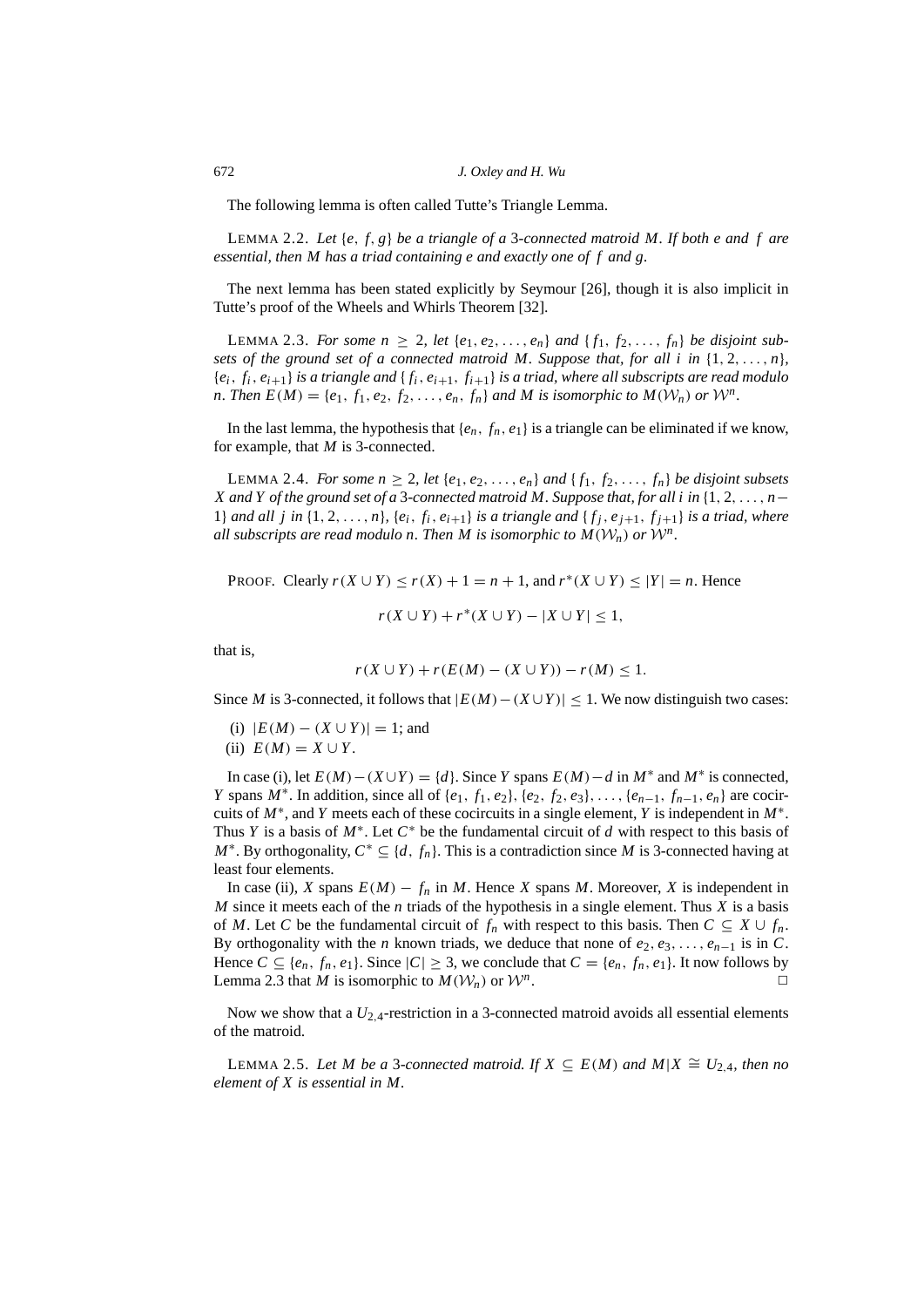**PROOF.** Suppose that some element *x* of *X* is essential in *M*. Then  $M\setminus x$  has a 2-separation {*S*, *T*}. Without loss of generality, we may assume that  $|S \cap (X - x)| \ge 2$ . Then {*S* ∪ *x*, *T*} is a 2-separation of  $M$ ; a contradiction.

The last three results in this section concern connectivity. The first [[23\]](#page-21-20) will be used only in the case  $n = 3$ .

LEMMA 2.6. *Let n be an integer exceeding one and M be a matroid having no circuits with fewer than n elements. If M|X and M|Y are n-connected and*  $|cl(X) \cap cl(Y)| \geq n - 1$ *, then*  $M|(X \cup Y)$  *is n-connected.* 

<span id="page-6-0"></span>COROLLARY 2.7. Let  $M_1$  and  $M_2$  be matroids whose ground sets meet in a set  $\Delta$  that is a *triangle in both matroids and a modular flat of*  $M_1$ *. Then*  $P_{\Delta}(M_1, M_2)$  *is 3-connected if and only if both M*<sup>1</sup> *and M*<sup>2</sup> *are* 3*-connected.*

PROOF. By the last lemma, if  $M_1$  and  $M_2$  are both 3-connected, then so is  $P_{\Delta}(M_1, M_2)$ . Now suppose that  $P_{\Lambda}(M_1, M_2)$  is 3-connected. Assume that, for some *i* in {1, 2} and some  $k < 2$ , the matroid  $M_i$  has a *k*-separation,  $\{S, T\}$ . Then we may assume, without loss of generality, that  $|S \cap \Delta| \ge 2$ . It follows easily that  $\{S \cup (E(M_i) - \Delta), T\}$  is a *k*-separation of  $P_{\Delta}(M_1, M_2)$  where  $\{i, j\} = \{1, 2\}$ ; a contradiction.

The next result is an extension of this corollary.

<span id="page-6-1"></span>COROLLARY 2.8. Let the ground sets of the matroids  $M_1$  and  $M_2$  meet in a set  $\Delta$  that is a *triangle of both matroids and a modular flat of*  $M_1$ *. Suppose that both*  $|E(M_1)|$  *and*  $|E(M_2)|$ *exceed three and let z be an element of*  $\Delta$ . Then  $P_{\Delta}(M_1, M_2)\$ *z is* 3*-connected if and only if: (i) M*<sup>1</sup> *is* 3*-connected; and (ii)(a) M*<sup>2</sup> *is* 3*-connected, or (b) M*<sup>2</sup> *has a unique* 2*-circuit, which contains z, and M*2\*z is* 3*-connected.*

**PROOF.** Suppose first that  $P_{\Delta}(M_1, M_2)\$  is 3-connected. Then either  $P_{\Delta}(M_1, M_2)$  is 3connected, or *z* is parallel to some element *y* of  $P_{\Delta}(M_1, M_2)$ . In the first case, by the previous corollary, (i) and (ii)(a) hold. In the second case, as  $\Delta$  is a modular flat of  $M_1$  containing *z*, it follows that  $y \in E(M_2)$ , so  $\{z, y\}$  is a circuit of  $M_2$ . Moreover,  $P_{\Delta}(M_1, M_2)\$  $\cong$  $P_{\Delta}(M_1, M_2 \ y)$ . Thus, by Corollary [2.7](#page-6-0) again,  $M_1$  and  $M_2 \ y$  are 3-connected, and it follows easily that (i) and (ii)(b) hold.

A similar argument shows that if (i) and (ii)(b) hold, then  $P_{\Delta}(M_1, M_2)\$  is 3-connected. Now assume that (i) and (ii)(a) hold. By Corollary [2.7](#page-6-0),  $P_{\Lambda}(M_1, M_2)$  is 3-connected. Suppose that  $P_{\Lambda}(M_1, M_2)$  is not 3-connected. Then this matroid has a 2-separation {*S*, *T*}. If *r*(*M*<sub>2</sub>) = 2, then we may assume, without loss of generality, that  $|S \cap E(M_2\setminus z)| \ge 2$ . Hence {*S* ∪ *z*, *T*} is a 2-separation of  $P_{\Delta}(M_1, M_2)$ ; a contradiction. We conclude that  $r(M_2) > 2$ . Clearly  $r(M_1) > 2$ . Thus the simplification of  $P_{\Delta}(M_1, M_2)/z$  is a 2-sum of two matroids of rank at least two and so is not 3-connected. Hence, by Lemma [2.1](#page-4-3), the cosimplification of  $P_{\Delta}(M_1, M_2)$  *z* is 3-connected. Since  $P_{\Delta}(M_1, M_2)$  *z* is not 3-connected itself, *z* must be in a triad  $T^*$  of  $P_{\Delta}(M_1, M_2)$ . By orthogonality,  $|T^* \cap \Delta| \ge 2$ . However, each of  $M_1$  and  $M_2$  is a restriction of  $P_{\Delta}(M_1, M_2)$ . Thus, for  $i = 1, 2$ , the set  $T^* \cap E(M_i)$  contains a cocircuit of  $M_i$ and so, as  $M_i$  is 3-connected,  $|T^* \cap E(M_i)| \geq 3$ . Therefore  $T^* \cap E(M_1) = T^* \cap E(M_2) = \Delta$ , so  $T^* = \Delta$ . It follows that  $\Delta$  is both a triangle and a triad of  $M_1$ . Hence, by Lemma [1.4,](#page-1-1)  $r(M_1) = 2$ ; a contradiction.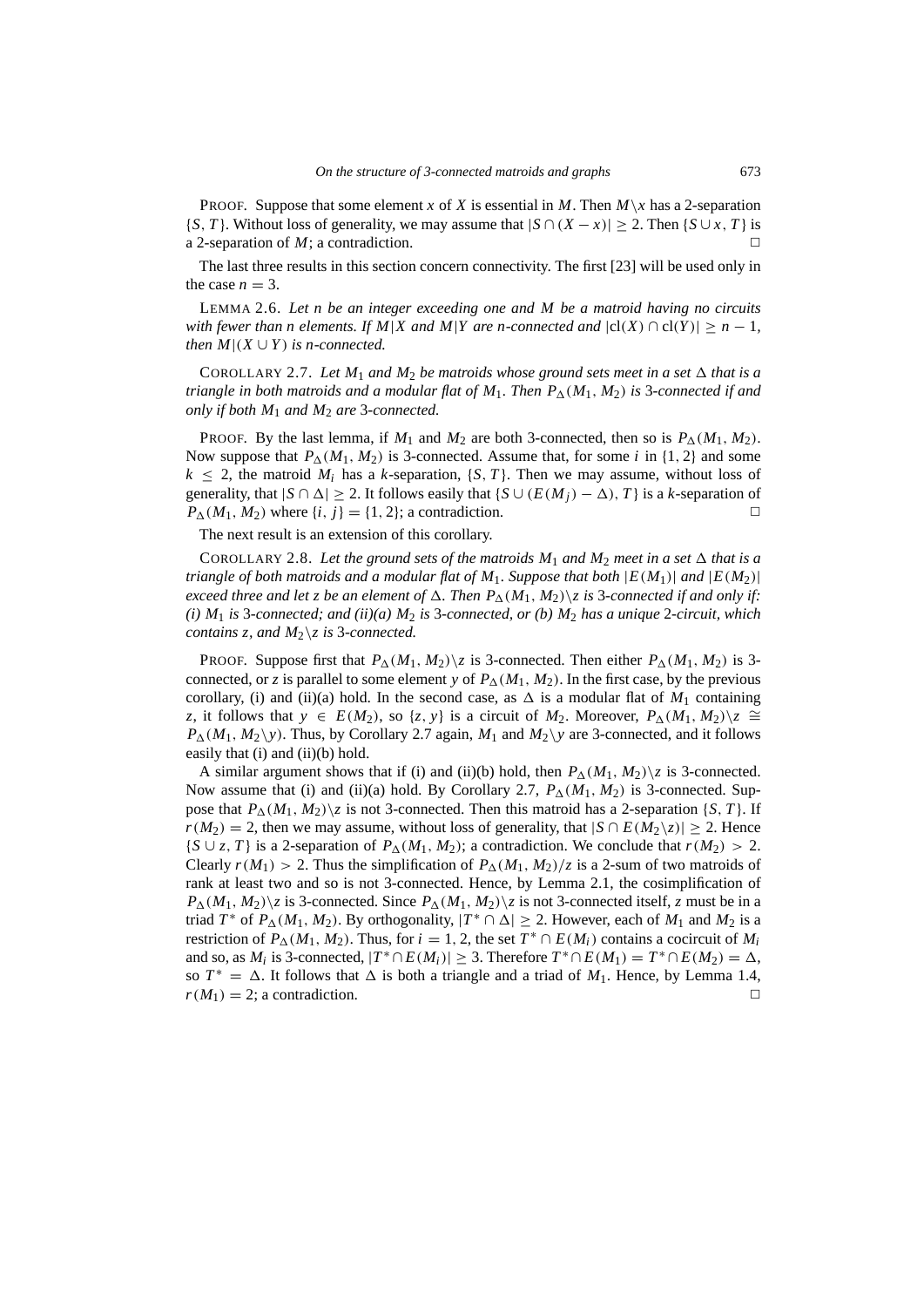# 3. PROOF OF THE FAN THEOREM

<span id="page-7-0"></span>In this section, we shall prove Theorem [1.6](#page-3-0). Evidently, the properties of chains in 3 connected matroids will be important in this proof. We begin this section with four lemmas describing such properties. The first of these is essentially a converse of Lemma [1.5](#page-1-0). Its straightforward proof is omitted.

<span id="page-7-3"></span>LEMMA 3.1. Let  $T_1, T_2, \ldots, T_k$  be a chain in a 3-connected matroid M. Suppose that  $T_i =$  ${a_i, a_{i+1}, a_{i+2}}$  *for all i. If a<sub>1</sub> is non-essential and*  $k \geq 2$ *, then there is no* 3*-element subset T*<sub>0</sub> *of*  $E(M)$  *such that*  $T_0, T_1, T_2, \ldots, T_k$  *is a chain in M.* 

<span id="page-7-4"></span>LEMMA 3.2. Let  $T_1, T_2, T_3$  be a chain in a 3-connected matroid M. Then there is at most *one set*  $T_4$  *such that*  $T_1$ ,  $T_2$ ,  $T_3$ ,  $T_4$  *is a chain.* 

**PROOF.** Let  $T_i = \{a_i, a_{i+1}, a_{i+2}\}$  for  $i = 1, 2, 3$ . Assume that  $T_1, T_2, T_3, T_4$  is a chain both when  $T_4 = \{a_4, a_5, b\}$  and when  $T_4 = \{a_4, a_5, c\}$  where  $b \neq c$ . Then the restriction of *M* or  $M^*$  to  $\{a_4, a_5, b, c\}$  is isomorphic to  $U_{2,4}$ . However,  $a_4$  is in two links of a chain and hence is essential, contradicting Lemma [2.5](#page-5-1).

<span id="page-7-2"></span>LEMMA 3.3. *Let e*1, *e*2, *e*3, *e*4, *e*5, *e*<sup>6</sup> *be distinct elements of a* 3*-connected matroid M. Suppose that*  $T_1$ ,  $T_2$ ,  $T_3$ ,  $T_4$  *is a chain in* M such that  $T_i = \{e_i, e_{i+1}, e_{i+2}\}$  for all *i, and*  $e_1$  *is non-essential. Then the only triangles or triads of M containing*  $e_2$  *are*  $T_1$  *and*  $T_2$ *.* 

PROOF. By switching to the dual if necessary, we may assume that  $T_1$  is a triangle. Suppose that *M* has a triangle *T* containing  $e_2$  but different from  $\{e_1, e_2, e_3\}$ . Then, by orthogonality with the triad  $\{e_2, e_3, e_4\}$ , we deduce that *T* contains  $e_3$  or  $e_4$ . If  $e_3 \in T$ , then  $M|(T \cup \{e_1, e_2, e_3\}) \cong U_{2,4}$ . Since  $e_2$  is essential, this contradicts Lemma [2.5.](#page-5-1) Thus we may assume that  $e_3 \notin T$ . Hence  $e_4 \in T$ . By orthogonality with the triad  $\{e_4, e_5, e_6\}$ , we deduce that *T* contains  $e_5$  or  $e_6$ . If  $e_5 \in T$ , then  $M | \{e_2, e_3, e_4, e_5\} \cong U_{2,4}$ , a contradiction to Lemma [2.5.](#page-5-1) Hence  $e_5 \notin T$  and so  $T = \{e_2, e_4, e_6\}$ . Thus  $M\{e_1, e_2, \ldots, e_6\}$  is spanned by  ${e_1, e_3, e_5}$ . Since  ${e_2, e_3, e_4}$  is a triad of *M*, it contains a cocircuit of  $M{|\{e_1, e_2, \ldots, e_6\}|}$ . Thus  $\{e_1, e_5, e_6\}$ , which avoids  $\{e_2, e_3, e_4\}$ , is dependent in  $M\{\{e_1, e_2, \ldots, e_6\}$  and hence is a circuit of *M*. However now, by Lemma [2.4,](#page-5-2)  $M \cong M(W_3)$  or  $W^3$  so every element, including  $e_1$ , is essential. This contradiction implies that  $\{e_1, e_2, e_3\}$  is the only triangle of *M* containing  $e_2$ .

Now suppose that  $T^*$  is a triad of *M* that contains  $e_2$  but is different from  $\{e_2, e_3, e_4\}$ . By orthogonality with the circuit  $\{e_1, e_2, e_3\}$ , we must have that  $e_1$  or  $e_3$  is in  $T^*$ . The first possibility is out as  $e_1$  is non-essential. Hence  $e_3 \in T^*$ . However, then  $M^* | (T^* \cup \{e_2, e_3, e_4\}) \cong U_{2,4}$ ; a contradiction to Lemma [2.5](#page-5-1) since  $e_2$  is essential.  $\Box$ 

<span id="page-7-1"></span>LEMMA 3.4. *Let e*1, *e*2, *e*3, *e*4, *e*<sup>5</sup> *be distinct elements of a* 3*-connected matroid M that is not isomorphic to*  $M(\mathcal{W}_3)$ *. Suppose that*  $\{e_1, e_2, e_3\}$  *and*  $\{e_3, e_4, e_5\}$  *are triangles and* {*e*2, *e*3, *e*4} *is a triad of M. Then these two triangles and this one triad are the only triangles and triads of M containing e*3*.*

PROOF. Suppose first that  $T^*$  is a triad of *M* containing  $e_3$  but that  $T^* \neq \{e_2, e_3, e_4\}$ . Then, by orthogonality and symmetry, we may assume that  $T^*$  is  $\{e_1, e_3, e_4\}$  or  $\{e_1, e_3, e_5\}$ . In the first case,  $M^*$   $|\{e_1, e_2, e_3, e_4\} \cong U_{2,4}$ . Since  $e_2$  is essential, this contradicts Lemma [2.5](#page-5-1). Hence  $T^* = \{e_1, e_3, e_5\}$ . Let  $A = \{e_1, e_2, e_3, e_4, e_5\}$ . Then  $\{e_1, e_3, e_5\}$  spans *A* in *M*, and  $\{e_1, e_2, e_3\}$ spans  $\overrightarrow{A}$  in  $\overrightarrow{M^*}$ . Thus

$$
r(A) + r^*(A) - |A| = 1.
$$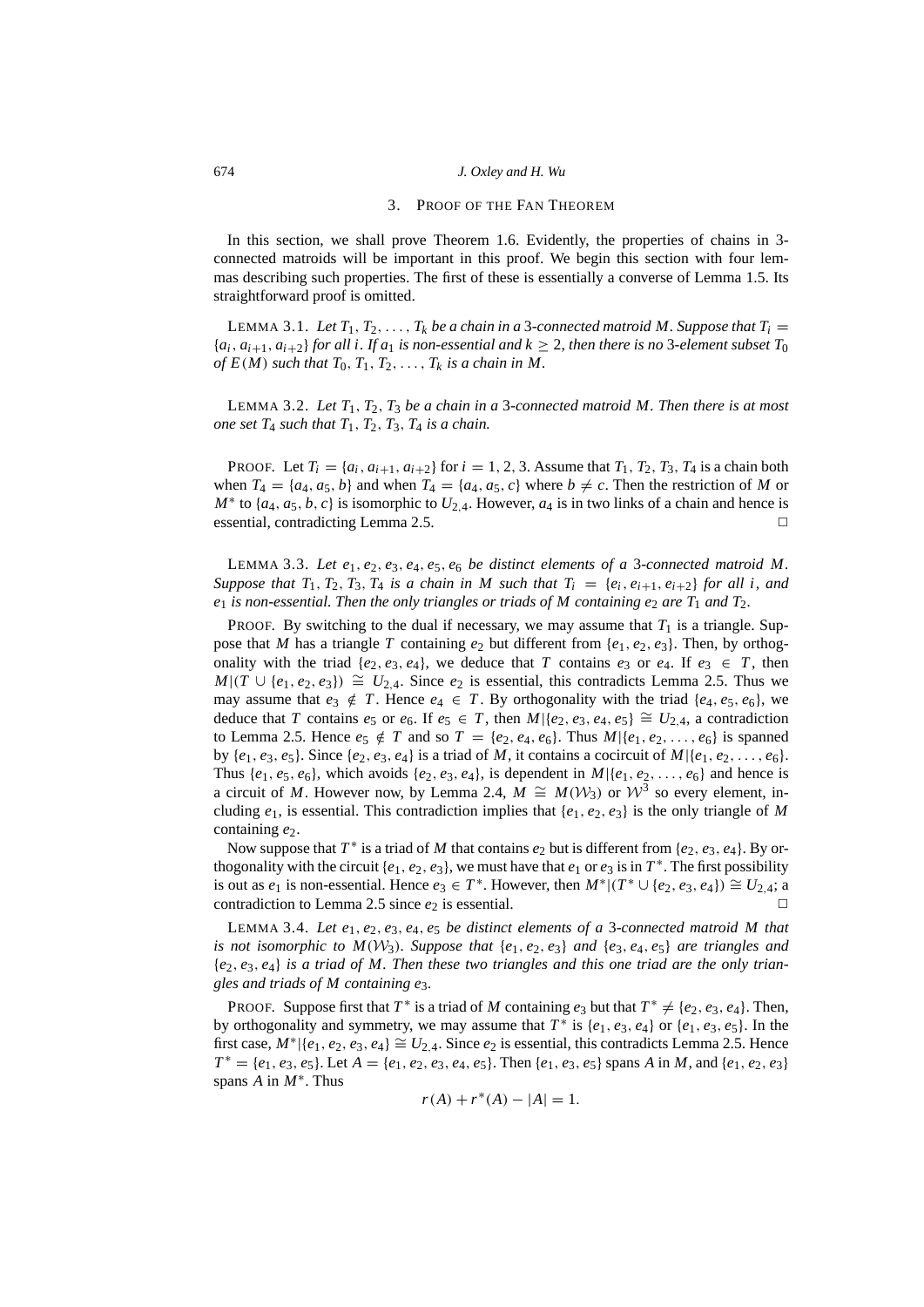Since *M* is 3-connected, it follows that  $|E(M) - A| = 1$ , so  $|E(M)| = 6$ . Using the known triangles and triads of *M*, it is now routine to show that  $M \cong M(\mathcal{W}_3)$ ; a contradiction. We conclude that  $\{e_2, e_3, e_4\}$  is the only triad of *M* containing  $e_3$ .

Suppose next that *T* is a triangle of *M* containing  $e_3$  but different from  $\{e_1, e_2, e_3\}$  and  ${e_3, e_4, e_5}$ . Then, by orthogonality with the triad  ${e_2, e_3, e_4}$  and by symmetry, we may assume that  $e_2 \in T$ . Thus  $M$ |({ $e_1, e_2, e_3$ } ∪ *T*)  $\cong U_{2,4}$ . Since  $e_2$  is essential, we have a contra-diction to Lemma [2.5.](#page-5-1)  $\Box$ 

Next we insert the proof of Lemma [1.5](#page-1-0) which was delayed from Section [1.](#page-0-2)

PROOF OF LEMMA [1.5](#page-1-0). We may assume that  $k \ge 2$  for if  $k = 1$ , the lemma follows easily by using the maximality of the chain along with Tutte's Triangle Lemma.

As noted in Lemma [1.3](#page-1-2), the elements of  $T_1 \cup T_2 \cup \cdots \cup T_k$  can certainly be labelled by  $a_1, a_2, \ldots, a_{k+2}$  such that  $T_i = \{a_i, a_{i+1}, a_{i+2}\}$  for all *i*. It remains to show that this labelling can be adjusted such that neither  $a_1$  nor  $a_{k+2}$  is essential. Suppose that this is not the case. Then, by reversing the ordering on  $a_1, a_2, \ldots, a_{k+2}$  if necessary, we may assume that  $a_{k+2}$ is essential. Moreover, by duality, we may also assume that  $T_k$  is a triangle. Then, as neither  $M\setminus a_{k+1}$  nor  $M\setminus a_{k+2}$  is 3-connected, Lemma [2.2](#page-5-3) implies that *M* has a triad  $T^*$  containing  $a_{k+2}$  and exactly one of  $a_k$  and  $a_{k+1}$ .

Suppose that  $a_{k+1} \in T^*$ . Then the maximality of the chain  $T_1, T_2, \ldots, T_k$  implies that  $T^*$ must also contain one of  $a_1, a_2, \ldots, a_{k-1}$ . Thus if  $k = 2$ , then  $a_1 \in T^*$ ; if  $k > 2$ , then each of  $a_2, a_3, \ldots, a_{k-1}$  is in a triangle of the chain  $T_1, T_2, \ldots, T_k$  that avoids  $\{a_{k+1}, a_{k+2}\}\$ , so again  $a_1 \in T^*$ . It follows by orthogonality and Lemma [2.4](#page-5-2) that *M* is a wheel or a whirl; a contradiction.

We may now assume that  $a_{k+1} \notin T^*$ . Then  $a_k \in T^*$ . If  $k \geq 3$ , then, taking  $e_3 = a_k$  in Lemma [3.4,](#page-7-1) we obtain the contradiction that  $T^* = \{a_{k-1}, a_k, a_{k+1}\}\$ . Thus we may assume that  $k = 2$ . Let  $T^* = \{a_2, a_4, z\}$ . If  $z \neq a_1$ , then  $T_1, T_2, T^*$  is a chain contradicting the maximality of the chain  $T_1$ ,  $T_2$ . Thus  $z = a_1$ . However, then  $M^* | {a_1, a_2, a_3, a_4} \cong U_{2,4}$  and  $a_2$  is essential; a contradiction to Lemma [2.5.](#page-5-1)

The following extension of Theorem [1.1](#page-0-0) is an immediate consequence of Lemma [1.5](#page-1-0).

COROLLARY 3.5. *Let M be a* 3*-connected matroid with at least four elements. Then either M is a wheel or a whirl, or M has at least two non-essential elements.*

Among the results in [\[24](#page-21-14)] is a specification of all the 3-connected matroids in which the set of non-essential elements has rank two.

We are now ready to prove the fan theorem, and the remainder of the section will be devoted to presenting this proof.

PROOF OF THEOREM [1.6](#page-3-0). Because *M* has an essential element and is not a whirl, |*E*(*M*)|  $\geq$  5. By Theorem [1.2,](#page-0-1) since *e* is essential, it is in a triangle or a triad of *M*. Thus *M* has a chain containing *e*. Let  $T_1, T_2, \ldots, T_k$  be a maximal chain of *M* such that  $e \in T_1 \cup T_2 \cup \cdots \cup T_k$ . Then  $T_1, T_2, \ldots, T_k$  is a fan  $\mathcal F$  of  $M$  containing  $e$ .

Now let  $T_1'$  $T_1', T_2'$  $T'_2, \ldots, T'_n$  be another fan  $\mathcal{F}'$  of *M* containing *e*; let  $T_1 \cup T_2 \cup \cdots \cup T_k = E(\mathcal{F})$ ; let  $T_1'$  $T_1' \cup T_2'$  $T_2' \cup \cdots \cup T_n' = E(\mathcal{F}')$ ; and let  $T_i = \{a_i, a_{i+1}, a_{i+2}\}$  for all *i*. The proof of the various assertions concerning the fans containing *e* will be broken into the following four cases:

(ii)  $|E(\mathcal{F})|=4;$ 

(iii)  $|E(\mathcal{F})| = 5$ ; and

(iv)  $|E(\mathcal{F})| \geq 6$ .

<sup>(</sup>i)  $|E(\mathcal{F})| = 3;$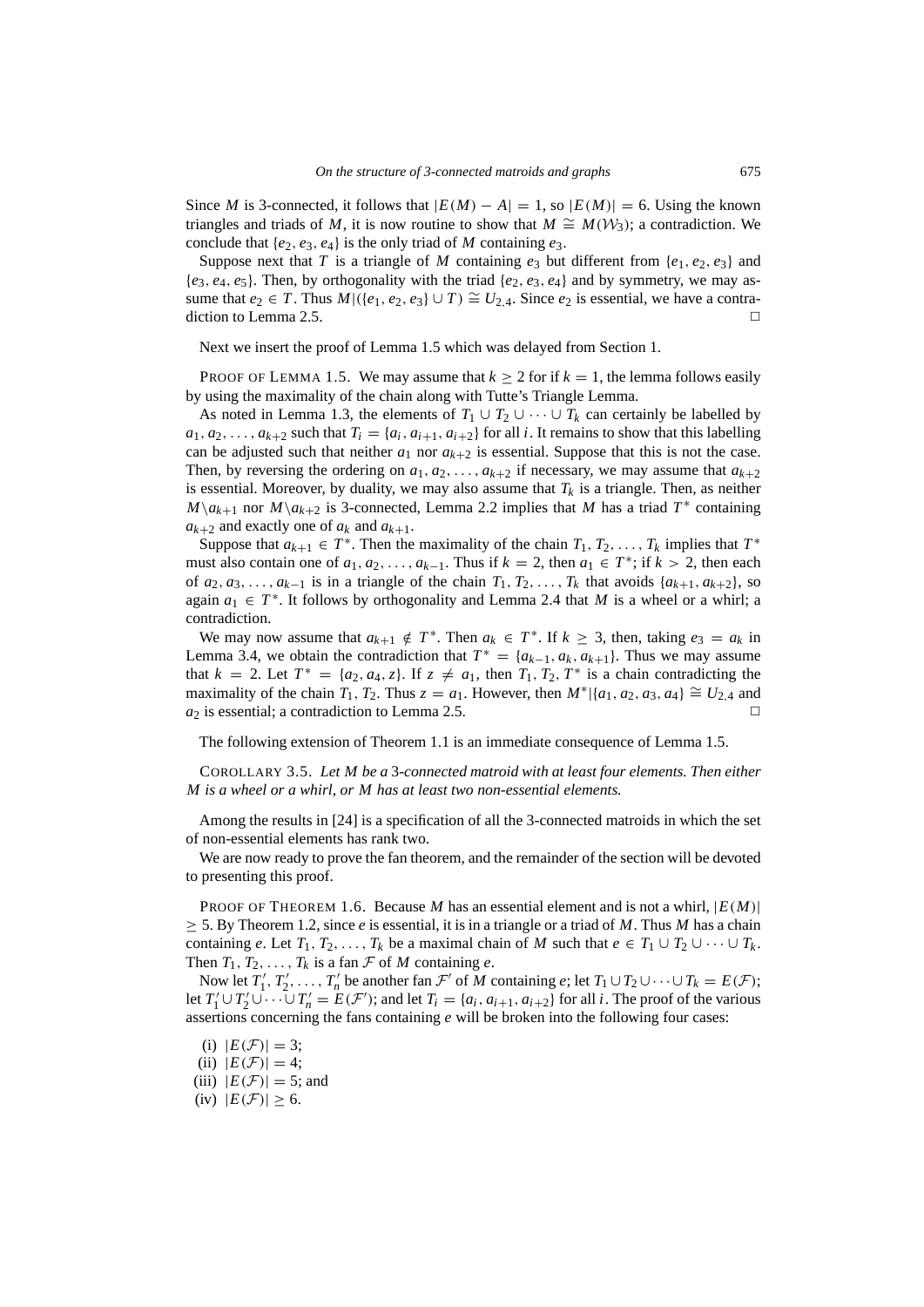Consider case (i) assuming, without loss of generality, that  $T_1$  is a triangle of  $M$ . Then  $e$ is not in a triad of  $M$  otherwise the chain whose single link is  $T_1$  is not maximal. Since, in a maximal chain of length at least two, every essential element is in a triad, we deduce that the fan  $\mathcal{F}'$  also has just one link, a triangle. Moreover, the fans  $\mathcal F$  and  $\mathcal F'$  meet in {*e*} otherwise  $M|(E(\mathcal{F}) \cup E(\mathcal{F}')) \cong U_{2,4}$ , contrary to Lemma [2.5.](#page-5-1) We conclude that if  $|E(\mathcal{F})| = 3$ , then (a) or (b) holds.

Now assume that (ii) holds and suppose, without loss of generality, that  $e = a_3$  and that  $T_1$  is a triangle. Clearly  $a_1$  and  $a_4$  are non-essential. If  $|E(F')| = 3$ , then we may apply case (i) interchanging  $\mathcal F$  and  $\mathcal F'$  to obtain a contradiction. Thus we may assume that  $|E(\mathcal F')| \ge$ 4. Hence the links of  $\mathcal{F}'$  include a triangle *T* and a triad  $T^*$  both containing  $a_3$ . As  $a_4$  is non-essential and is in the triad  $T_2$ , it follows that  $a_4 \notin T$ . By orthogonality with the triad  ${a_2, a_3, a_4}$ , we deduce that *T* contains  $a_2$  and  $a_3$ . Since these two elements are essential, Lemma [2.5](#page-5-1) implies that  $T = \{a_1, a_2, a_3\}$ . A dual argument establishes that  $T^* = \{a_2, a_3, a_4\}$ . Hence, in this case,  $\mathcal{F} = \mathcal{F}'$ ; that is, *e* is in a unique fan.

We shall assume next that (iv) occurs. From cases (i) and (ii), we may assume that  $|E(F')| \ge$ 5. Next we shall distinguish the following two subcases of (iv):

- (I) *e* is in just two of  $T_1, T_2, \ldots, T_k$ ; and
- (II) *e* is in at least three of  $T_1, T_2, \ldots, T_k$ .

Suppose that (I) occurs. Then we may assume, without loss of generality, that  $e = a_2$ . By Lemma [3.3](#page-7-2), the only triangles or triads of *M* containing *e* are  $T_1$  and  $T_2$ . Since  $|E(F')| \ge 5$ and *e* is essential, *e* is in at least two links of  $\mathcal{F}'$ . Hence  $T_1$  and  $T_2$  must both be links of  $\mathcal{F}'$ . Moreover, since  $a_1$  is non-essential, it follows by Lemma [3.1](#page-7-3) that  $a_1$  is an end of  $\mathcal{F}'$ . Thus we may assume that  $T_1' = T_1$  and  $T_2' = T_2$ . Taking  $a_3$  equal to  $e_3$  in Lemma [3.4](#page-7-1) and using the fact that  $T_1'$  $T_1', T_2'$  $T_2', \ldots, T_n'$  is a maximal chain, we deduce that  $T_3' = T_3$ . Again using the fact that  $T_1'$  $T_1', T_2'$  $T'_2, \ldots, T'_n$  is a maximal chain, this time with Lemma [3.2](#page-7-4), we find that  $T'_j = T_j$  for all *j* in  $\{4, 5, \ldots, k\}$ . Now, since  $T_1, T_2, \ldots, T_k$  is a maximal chain, it follows that  $k = n$  and hence that  $\mathcal{F} = \mathcal{F}'$ .

To complete the proof in case (iv), we need to treat subcase (II). Thus assume that  $e = a_j$  for some *j* in {3, 4, . . . , *k*}. By Lemma [3.4](#page-7-1) or its dual, the only triangles or triads of *M* containing *e* are  $T_{j-2}$ ,  $T_{j-1}$ , and  $T_j$ . If all three of these sets are links of  $\mathcal{F}'$ , then, since  $\mathcal{F}'$  is a maximal chain, repeated applications of Lemma [3.2](#page-7-4) yield that  $\mathcal{F}'$  has exactly the same set of links as F. Thus we may assume, without loss of generality, that  $T_{j-2}$  and  $T_{j-1}$  are links of  $\mathcal{F}'$  but  $T_j$ is not. Hence *e* is in exactly two links of  $\mathcal{F}'$ , so *e* is in a link of  $\mathcal{F}'$  with some non-essential element. Therefore  $a_{i-2}$  or  $a_{i+1}$  is non-essential. However,  $a_{i+1}$  is in both  $T_{i-1}$  and  $T_i$  so it is essential. Hence  $a_{j-2}$  is non-essential, so  $a_{j-2} = a_1$ . Applying Lemma [3.3](#page-7-2) to the chain  $T_1$ ,  $T_2$ ,  $T_3$ ,  $T_4$ , we find that  $T_1$  and  $T_2$  are the only triangles or triads of *M* containing  $a_2$ . However, now  $T_1$  is a link of  $\mathcal{F}'$  containing two elements,  $a_2$  and  $a_3$ , each of which is in just two links of F'. Hence F' has exactly two links, a contradiction to the fact that  $|E(F')| \geq 5$ .

It now remains to treat case (iii). First we note that  $|E(F')| = 5$  otherwise we can obtain the result by applying one of cases (i), (ii), and (iv) with  $\mathcal F$  and  $\mathcal F'$  interchanged. Now either:

- (I) *e* is in all three of  $T_1$ ,  $T_2$ , and  $T_3$ ; or
- (II) *e* is in exactly two of  $T_1$ ,  $T_2$ , and  $T_3$ .

We may assume, by switching to the dual if necessary, that  $T_1$  and  $T_3$  are triangles.

Consider (I). Evidently  $e = a_3$ . By Lemma [3.4](#page-7-1),  $T_1$ ,  $T_2$ , and  $T_3$  are the only triangles or triads of *M* containing  $a_3$ . Since  $|E(F')| = 5$  and  $a_3$  is essential, the links of  $F'$  include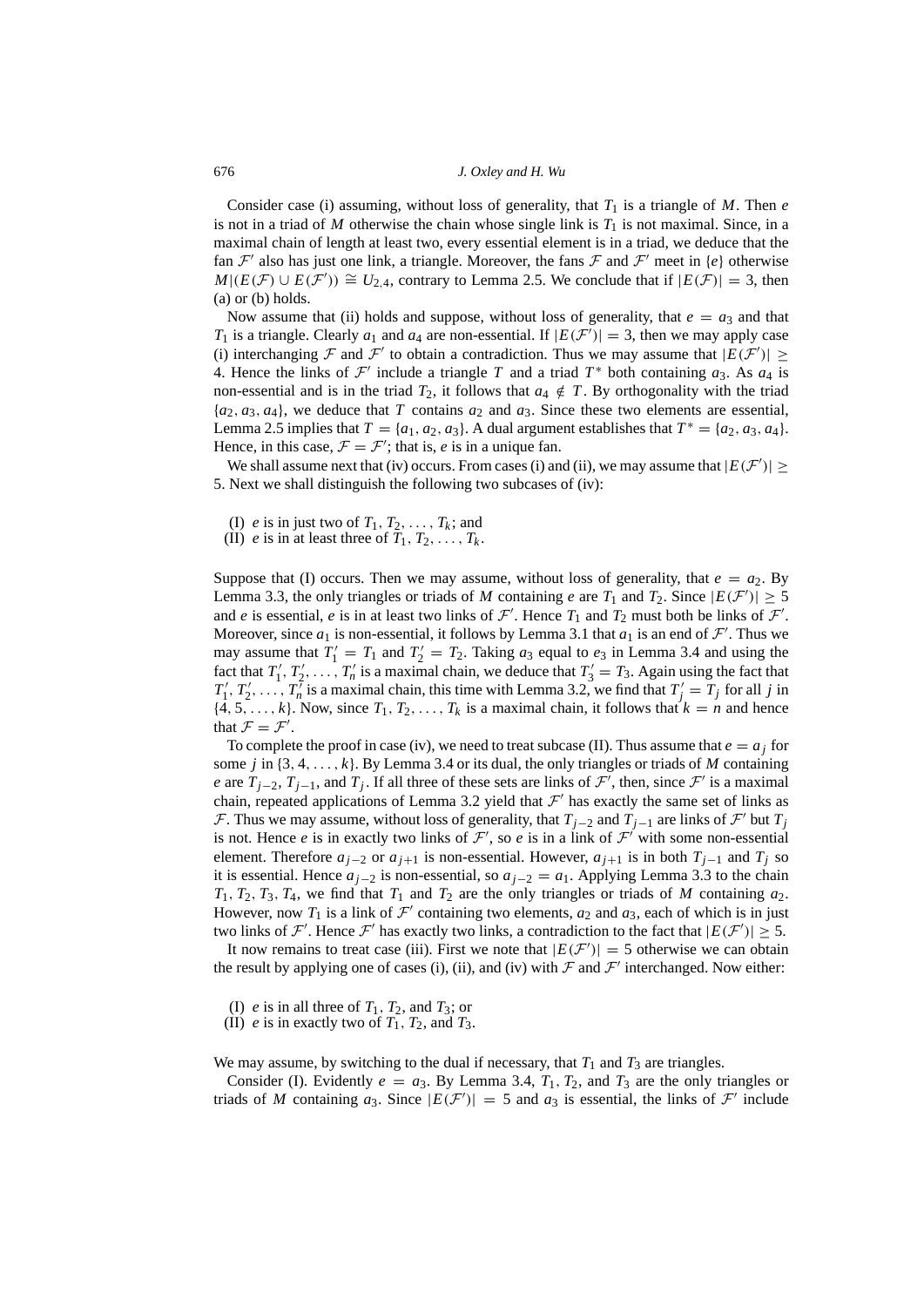both a triangle and a triad containing *a*3. Without loss of generality, we may assume that *T*<sup>1</sup> and  $T_2$  are links of  $\mathcal{F}'$ . Since  $a_1$  is non-essential, the remaining link of  $\mathcal{F}'$  is a triangle  $\tilde{T}$ containing  $a_4$  and exactly one of  $a_2$  and  $a_3$ . If  $a_3 \in T$ , then it follows by Lemma [2.5](#page-5-1) that  $T = T_3$ ; that is,  $\mathcal{F} = \mathcal{F}'$ . If  $a_3 \notin T$ , then  $T = \{a_2, a_4, z\}$  for some  $z \neq a_3$ . The dual of Lemma [2.5](#page-5-1) can now be used to show that  $z \neq a_1$  and  $z \neq a_5$ . Consider  $M|(E(\mathcal{F}) \cup$  $E(F')$ ). This matroid has ground set {*a*<sub>1</sub>, *a*<sub>2</sub>, *a*<sub>3</sub>, *a*<sub>4</sub>, *a*<sub>5</sub>, *z*}. It has {*a*<sub>2</sub>, *a*<sub>3</sub>, *a*<sub>4</sub>} as a basis and  ${a_2, a_4, z}$  as a circuit. Thus, by Lemma [2.5,](#page-5-1) this matroid has  ${a_1, a_3, a_5}$  as a cocircuit. Since  $M|(E(\mathcal{F}) \cup E(\mathcal{F}'))$  is clearly 3-connected, it follows by Lemma [3.4](#page-7-1) that  $M|(E(\mathcal{F}) \cup E(\mathcal{F}')) \cong$  $M(K_4)$ . Moreover, one easily sees that, apart from  $\mathcal F$  and  $\mathcal F'$ , the only fan containing *e* is  $\{z, a_2, a_4\}, \{a_2, a_4, a_3\}, \{a_4, a_3, a_5\}.$ 

Finally consider (iii)(II). Without loss of generality, we may assume that  $e = a_2$ . If  $a_3 \in$  $E(F')$ , then  $a_3$  is an essential element that is in all three links of  $F$  and is also an element of  $\mathcal{F}'$ . Hence we may apply (iii)(I) to obtain the desired result. We may now assume that  $a_3$ is not in  $E(F')$ . Certainly  $a_2$  is in a triad  $T^*$  that is a link of  $\mathcal{F}'$ . By orthogonality with the triangle  $\{a_1, a_2, a_3\}$ , we deduce that  $a_1 \in T^*$ . Thus  $a_1$  is essential; a contradiction.

#### 4. BREAKING OFF WHEELS

<span id="page-10-0"></span>In this section, we shall prove Theorem [1.8](#page-4-0). In addition, we shall describe how the essential elements behave when a wheel is broken off as in that theorem. We begin with a straightforward result showing that if one wants to perform two successive generalized parallel connections across triangles, then the order in which these operations are performed does not matter.

<span id="page-10-5"></span>LEMMA 4.1. *Let M*1*, M*2*, and M*<sup>3</sup> *be matroids, the first two of which are binary. Suppose that*  $E(M_1)$  *and*  $E(M_2)$  *meet in a set*  $\Delta$  *which is a triangle of both*  $M_1$  *and*  $M_2$ *, that*  $E(M_2)$ *and*  $E(M_3)$  *meet in a set*  $\Delta'$  *which is a triangle of both*  $M_2$  *and*  $M_3$ *, and that*  $E(M_1)$  *and E*(*M*<sub>3</sub>) *meet in*  $\Delta \cap \Delta'$ *. Then* 

$$
P_{\Delta}(M_1, P_{\Delta'}(M_2, M_3)) = P_{\Delta'}(P_{\Delta}(M_1, M_2), M_3).
$$

PROOF. First we remark that both sides of the asserted equation are well-defined. To see this, note that, as  $M_1$  and  $M_2$  are binary,  $\Delta$  and  $\Delta'$  are modular flats of  $\widetilde{M}_1$  and  $\widetilde{M}_2$ , respectively. Moreover,  $P_{\Delta}(M_1, M_2)$  is also binary and hence has  $\Delta'$  as a modular flat of its simplification.

Next we observe that  $P_{\Delta}(M_1, P_{\Delta}(M_2, M_3))$  and  $P_{\Delta}(P_{\Delta}(M_1, M_2), M_3)$  have the same ground set, namely  $E(M_1) \cup E(M_2) \cup E(M_3)$ . To complete the proof that these two matroids are equal, we show that they have the same sets of flats. By definition, *F* is a flat of  $P_{\Delta}(M_1, P_{\Delta'}(M_2, M_3))$  if and only if

<span id="page-10-2"></span>
$$
F \cap E(M_1) \text{ is a flat of } M_1 \tag{1}
$$

and

<span id="page-10-1"></span>
$$
F \cap E(P_{\Delta'}(M_2, M_3)) \text{ is a flat of } P_{\Delta'}(M_2, M_3). \tag{2}
$$

However, ([2\)](#page-10-1) holds if and only if

<span id="page-10-3"></span>
$$
F \cap E(M_2) \text{ is a flat of } M_2 \tag{3}
$$

and

<span id="page-10-4"></span>
$$
F \cap E(M_3) \text{ is a flat of } M_3. \tag{4}
$$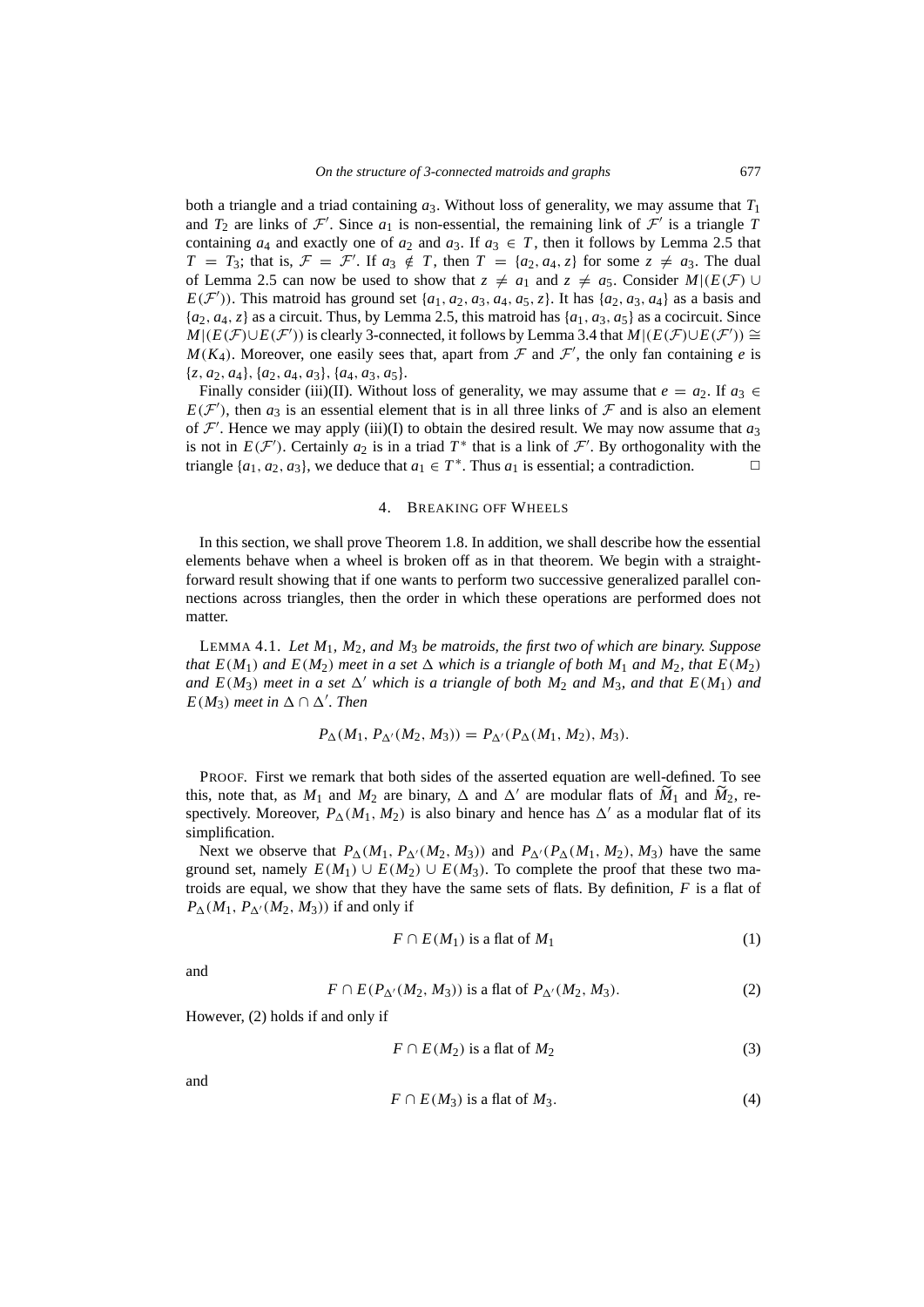

<span id="page-11-0"></span>FIGURE 3. A labelled  $M(K_A)$ .

Thus *F* is a flat of  $P_{\Delta}(M_1, P_{\Delta'}(M_2, M_3))$  $P_{\Delta}(M_1, P_{\Delta'}(M_2, M_3))$  $P_{\Delta}(M_1, P_{\Delta'}(M_2, M_3))$  if and only if (1), [\(3](#page-10-3)), and ([4\)](#page-10-4) hold. A similar argument shows that *F* is a flat of  $P_{\Delta}$ <sup>1</sup>( $P_{\Delta}$ ( $M_1$ ,  $M_2$ ),  $M_3$ ) if and only if [\(1](#page-10-2)), ([3\)](#page-10-3), and [\(4](#page-10-4)) hold. The lemma follows immediately.

The next lemma, an extension of a result of Akkari and Oxley [[3\]](#page-20-2), will be used to prove Theorem [1.8](#page-4-0) in the case  $n = 1$ . Following this lemma, we prove the theorem.

<span id="page-11-1"></span>LEMMA 4.2. *Let a*<sup>1</sup> *and b*<sup>1</sup> *be distinct elements of a* 3*-connected matroid M. Suppose that*  $\{a_0, b_1, a_1\}$  *is a triad,*  $\{b_1, a_1, b_2\}$  *is a triangle, and M is not isomorphic to*  $U_{2,4}$ *. Then*  $M = P_{\Delta}(M(K_4), M')\backslash\{c, c'\}$  where  $\Delta = \{c, c', b_2\}$ ;  $M(K_4)$  is labelled as in Figure [3](#page-11-0); and *M'* is obtained from  $M/a_0$  by relabelling  $a_1$  and  $b_1$  as c and c', respectively. Moreover, one *of the following holds:*

- (i)  $M'$  is 3*-connected*;
- (ii)  $a_0$  *is in a unique triangle of M, this triangle contains*  $a_1$ *, and M'* $\c$  *is* 3*-connected;*
- (iii)  $a_0$  *is in a unique triangle of M, this triangle contains*  $b_1$ *, and*  $M'\setminus c'$  *is 3-connected;*
- (iv) *a*<sup>0</sup> *is in exactly two triangles of M, one of which also contains a*<sup>1</sup> *and the other of which* also contains  $b_1$ , and  $M' \backslash c$ , *c*' is 3*-connected.*

PROOF. The first part of the lemma is proved in [[3\]](#page-20-2). It only remains to show that one of (i)–(iv) holds. Suppose that (i) fails. Then  $M/a_0$  is not 3-connected. Since  $M/a_1$  has a 2-circuit and has rank exceeding one, it is not 3-connected. Applying the dual of Tutte's Triangle Lemma to the triad  $\{a_0, a_1, b_1\}$  of *M*, we deduce that *M* has a triangle containing  $a_0$ and exactly one of  $a_1$  and  $b_1$ . Moreover, as both  $a_1$  and  $b_1$  are essential, Lemma [2.5](#page-5-1) implies that each of  $\{a_0, a_1\}$  and  $\{a_0, b_1\}$  is in at most one triangle of M.

Now, by Lemma [2.1,](#page-4-3)  $M \setminus a_0$  or  $\widetilde{M/a_0}$  is 3-connected. If the latter occurs, it follows without difficulty from the preceding paragraph that one of (ii)–(iv) holds. Hence we may assume that *M* $\a$ <sup>0</sup> is 3-connected. However, *M* $\a$ <sup>0</sup> has {*a*<sub>1</sub>, *b*<sub>1</sub>} as a cocircuit and *M* $\a$ <sup>0</sup>/*a*<sub>1</sub> has {*b*<sub>1</sub>, *b*<sub>2</sub>} as a circuit. Therefore  $M\backslash a_0$  is not simple. As  $M\backslash a_0$  is 3-connected, this matroid is isomorphic to  $U_{1,2}$  or  $U_{1,3}$ . Thus *M* is a 3-connected matroid having corank equal to two or three. Since *M* has both a triangle and a triad and  $M \ncong U_{2,4}$ , it follows that  $r^*(M) \neq 2$ . Hence  $r^*(M) = 3$ . Thus  $M^*$  has rank three and has  $\{a_1, b_1, b_2\}$  as a triad. The remaining elements of  $M^*$  lie on a line, and it is straightforward to check that one of (i)–(iv) holds.  $\Box$ 

PROOF OF THEOREM [1.8](#page-4-0). We argue by induction on *n*. When  $n = 0$ ,  $M_1 \cong M$  and the theorem holds. Now suppose that  $n = 1$ . Then, by Lemma [4.2,](#page-11-1)  $M = P_{\Delta}(M(\mathcal{W}_3), M') \setminus \{z, z'\}$ where  $\Delta = \{z, z', y_2\}$ ;  $M(W_3)$  is labelled as in Figure [4\(](#page-12-0)*a*); and M' is obtained from  $M/x_0$ by relabelling  $x_1$  and  $y_1$  as *z* and *z'*, respectively. However,  $y_0$  and  $y_1$  are in parallel in  $M/x_0$ . Thus

$$
M = P_{\Delta_1}(M(\mathcal{W}_3), M') \setminus \{z, z'\}
$$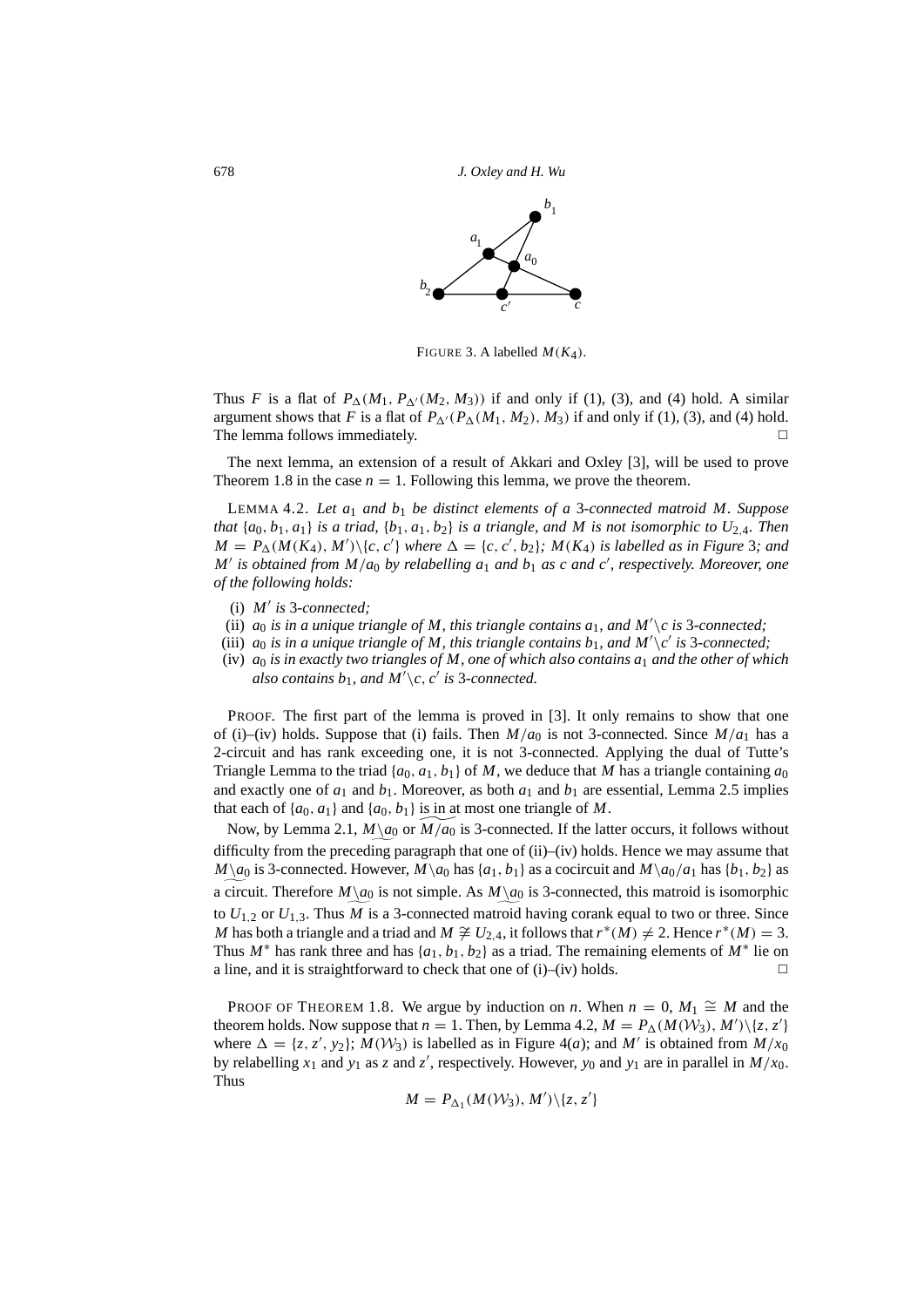*On the structure of 3-connected matroids and graphs* 679



<span id="page-12-0"></span>FIGURE 4. Three labellings of  $M(W_3)$ .

where  $\Delta_1 = \{z, y_0, y_2\}$ ;  $M(\mathcal{W}_3)$  is labelled as in Figure [4](#page-12-0)(*b*). Therefore

<span id="page-12-1"></span>
$$
M = P_{\Delta_1}(M(\mathcal{W}_3), M'\langle z'\rangle)\langle z. \tag{5}
$$

Now, clearly  $M'\setminus z'$  is  $M/x_0\setminus y_1$  with  $x_1$  relabelled as  $z$ ; that is,  $M'\setminus z'$  is  $M_1$ . Since  $x_0$  is in a triangle of  $M$ , the matroid  $M'$  is not 3-connected. Thus, by Lemma [4.2](#page-11-1) again, either: (i)  $M'\setminus z'$  is 3-connected; or (ii)  $M'\setminus z'$  has a unique 2-circuit  $\{z, h\}$  containing *z*, and  $M'\setminus z'$ , *z* is 3-connected. However,  $M'\langle z' = M_1$ , so, in the first case,  $M_1$  is 3-connected, and, in the second case,  $M_1 \gtrsim$  is 3-connected. Moreover, in the second case, since *z* and *h* are parallel in  $M'\setminus z'$ , it follows by ([5\)](#page-12-1) that

$$
M = P_{\Delta_2}(M(\mathcal{W}_3), M'\backslash z'\backslash z)
$$

where  $\Delta_2 = \{y_0, y_2, h\}$  and  $M(\mathcal{W}_3)$  is labelled as in Figure [4](#page-12-0)(*c*). Now,  $M'\setminus z'\setminus z = M/x_0\setminus y_1\setminus x_1$ , and  $x_0$  is a coloop of  $M\setminus x_1$ ,  $y_1$ , so  $M'\setminus z'\setminus z = M\setminus x_0$ ,  $x_1$ ,  $y_1$ . This completes the proof of the theorem in the case  $n = 1$ .

Now assume that the theorem holds for  $n \leq k$  and let  $n = k \geq 2$ . By the induction assumption,

<span id="page-12-2"></span>
$$
M = P_{\Delta}(M(\mathcal{W}_{k+1}), M') \backslash z_1 \tag{6}
$$

where  $\Delta = \{y_0, y_k, z_1\}; W_{k+1}$  is labelled as in Figure [5;](#page-13-0) and *M'* is  $M/x_0, x_1, \ldots, x_{k-2}\backslash y_1$ , *y*<sub>2</sub>, . . . , *y*<sub>*k*−1</sub> with *x*<sub>*k*−1</sub> relabelled as *z*<sub>1</sub>. Moreover, either:

- (i)  $M'$  is 3-connected; or
- (ii)  $M'\$ <sub>z<sub>1</sub> is 3-connected.</sub>

However,  $\{x_{k-1}, y_k, x_k\}$  is a triad of *M*, and hence  $\{y_k, x_k\}$  contains a cocircuit of  $M'\setminus z_1$ . Since the last matroid has at least four elements, we conclude that (ii) does not hold.

We may now assume that  $M'$  is 3-connected. Then, by repeated application of circuit elimination and orthogonality, we deduce that  $\{y_0, x_0, x_1, \ldots, x_{k-1}, y_k\}$  is a circuit of *M*. It follows that  $\{y_0, z_1, y_k\}$ ,  $\{z_1, y_k, x_k\}$ ,  $\{y_k, x_k, y_{k+1}\}$  is a chain in M' in which  $\{y_0, z_1, y_k\}$  is a triangle. Thus, by the induction assumption,

<span id="page-12-3"></span>
$$
M' = P_{\Delta_1}(M(\mathcal{W}_3), M_1) \backslash z \tag{7}
$$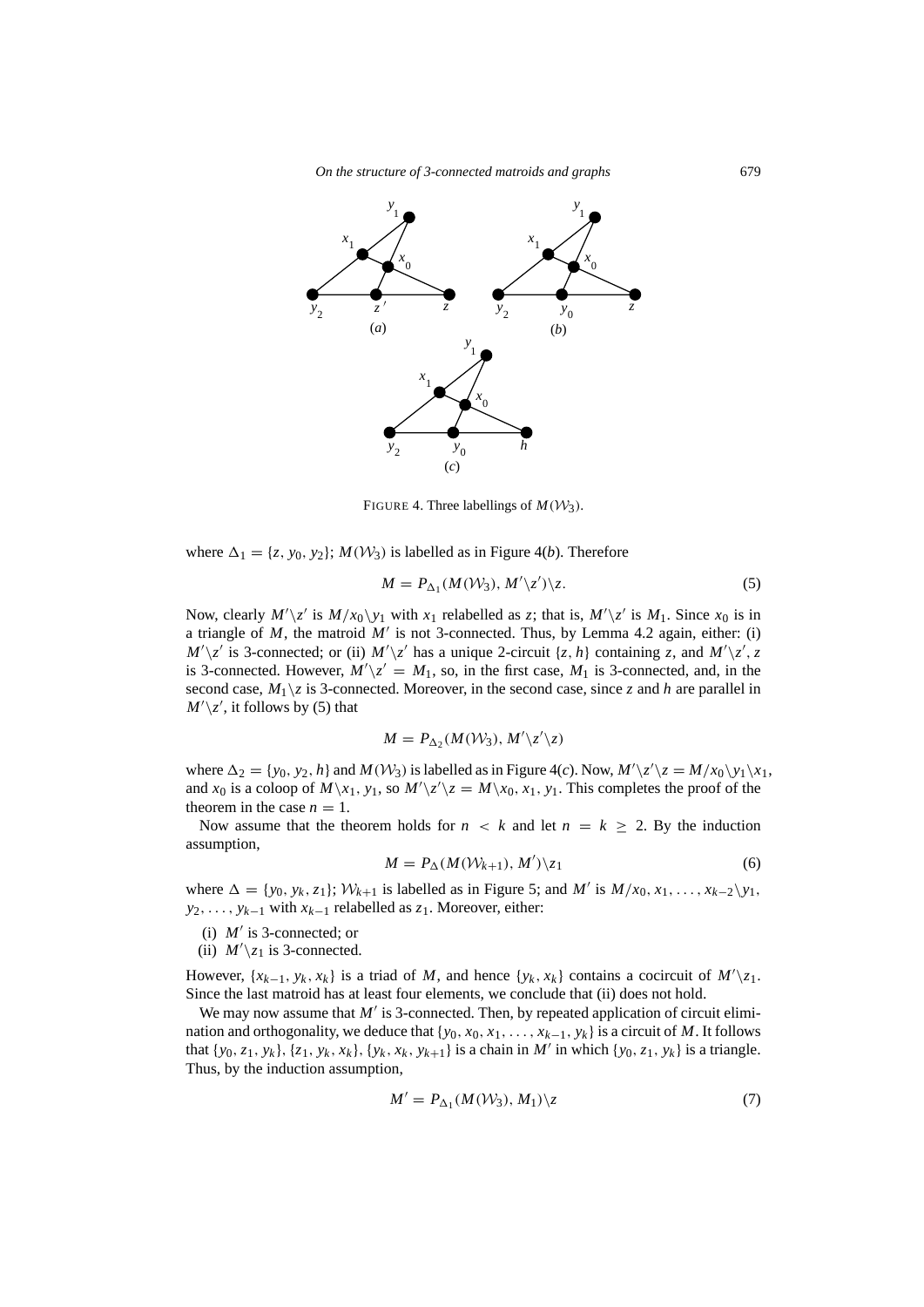

<span id="page-13-0"></span>FIGURE 5. A labelled  $W_{k+1}$ .



<span id="page-13-1"></span>FIGURE 6. A labelled  $W_{k+1}$ .

where  $\Delta_1 = \{y_0, y_{k+1}, z\}$ ;  $\mathcal{W}_3$  is labelled as in Figure [6](#page-13-1); and  $M_1$  is  $M'/z_1\backslash y_k$  with  $x_k$  relabelled as *z*. Since *M'* is  $M/x_0, x_1, \ldots, x_{k-2}\y_1, y_2, \ldots, y_{k-1}$  with  $x_{k-1}$  relabelled as *z*<sub>1</sub>, the matroid  $M_1$  is

$$
M/x_0, x_1, \ldots, x_{k-2}, x_{k-1} \backslash y_1, y_2, \ldots, y_{k-1}, y_k
$$

with  $x_k$  relabelled as *z*. By [\(6](#page-12-2)) and [\(7](#page-12-3)),

$$
M = P_{\Delta}(M(\mathcal{W}_{k+1}), P_{\Delta_1}(M(\mathcal{W}_3), M_1)\backslash z)\backslash z_1
$$
  
=  $P_{\Delta}(M(\mathcal{W}_{k+1}), P_{\Delta_1}(M(\mathcal{W}_3), M_1))\backslash\{z, z_1\},$  (8)

where  $W_{k+1}$  and  $W_3$  are labelled as in Figures [5](#page-13-0) and [6,](#page-13-1) respectively. Thus, by Lemma [4.1,](#page-10-5)

$$
M = P_{\Delta_1}(P_{\Delta}(M(W_{k+1}), M(W_3)), M_1)\setminus \{z, z_1\}
$$
  
=  $P_{\Delta_1}(P_{\Delta}(M(W_{k+1}), M(W_3))\setminus z_1, M_1)\setminus z$ .

In addition,  $P_{\Delta}(M(W_{k+1}), M(W_3))\backslash z_1$  is  $M(W_{k+2})$  $M(W_{k+2})$  $M(W_{k+2})$  where  $W_{k+2}$  is labelled as in Figure 2 with  $n = k$ . Hence  $M = P_{\Delta_1}(M(W_{k+2}), M_1) \setminus z$  where  $\Delta_1 = \{y_0, y_{k+1}, z\}$  and  $M_1$  is  $M/x_0, x_1, \ldots, x_{k-1}\y_1, y_2, \ldots, y_k$  with  $x_k$  relabelled as *z*. We conclude that, when  $n = k$ , *M* is as asserted in the theorem.

We now need to check that either (i) or (ii) holds. Hence we may assume that  $M_1$  is not 3-connected. We noted above that *M'* is 3-connected, that  $M' = P_{\Delta_1}(M(W_3), M_1)\setminus z$ , and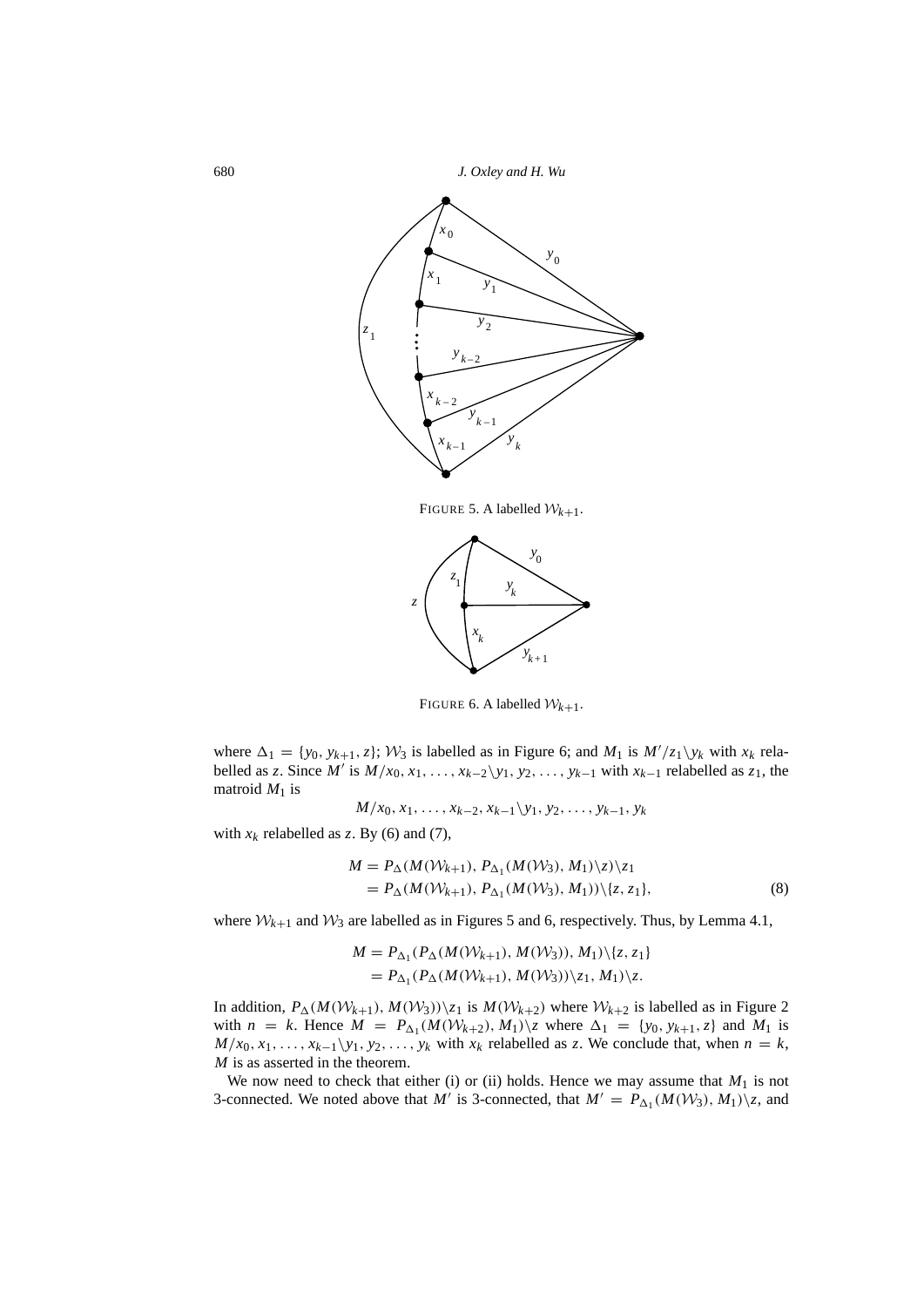that  $M_1$  is  $M'/z_1 \setminus y_k$  with  $x_k$  relabelled as z. By the induction assumption applied to the chain  $\{y_0, z_1, y_k\}, \{z_1, y_k, x_k\}, \{y_k, x_k, y_{k+1}\}$  of M', we deduce that z is in a unique 2-circuit  $\{z, h\}$ of  $M_1$ , and  $M_1 \setminus z$  is 3-connected. Moreover,

$$
M' = P_{\Delta_2}(M(\mathcal{W}_3), M_2)
$$

where  $\Delta_2 = \{y_0, y_{k+1}, h\}; W_3$  is labelled as in Figure [6](#page-13-1) with *z* relabelled as *h*; and  $M_2$  is  $M'\$ <sub>z</sub><sub>1</sub>, *x*<sub>*k*</sub>, *y*<sub>*k*</sub>. Thus, by ([6\)](#page-12-2),

<span id="page-14-0"></span>
$$
M = P_{\Delta}(M(\mathcal{W}_{k+1}), P_{\Delta_2}(M(\mathcal{W}_3), M_2)) \backslash z_1 \tag{9}
$$

where  $\Delta = \{y_0, y_k, z_1\}; \Delta_2 = \{y_0, y_{k+1}, h\}; \mathcal{W}_{k+1}$  is labelled as in Figure [5](#page-13-0);  $\mathcal{W}_3$  is labelled as in Figure [6](#page-13-1) with *z* relabelled as *h*; and  $M_2$  is  $M'\setminus z_1, x_k, y_k$ . Since  $M'$  is  $M/x_0, x_1, \ldots, x_{k-2}\setminus y_1$ , *y*<sub>2</sub>, . . . , *y*<sub>*k*−1</sub> with *x*<sub>*k*−1</sub> relabelled as *z*<sub>1</sub>, we deduce that

$$
M_2=(M/x_0,x_1,\ldots,x_{k-2}\backslash x_{k-1},x_k)\backslash y_1,y_2,\ldots,y_k.
$$

However, in  $M \setminus y_1, y_2, \ldots, y_k$ , each of  $\{x_0, x_1\}, \{x_1, x_2\}, \ldots, \{x_{k-1}, x_k\}$  is a union of cocircuits. Hence  $M\y_1, y_2, \ldots, y_k\x_{k-1}, x_k$  has  $x_{k-2}$  as a coloop, and so has  $x_{k-3}$  as a coloop. Continuing in this way, we deduce that all of  $x_{k-2}, x_{k-3}, \ldots, x_0$  are coloops. Thus

$$
M_2=M\setminus x_0,x_1,\ldots,x_k,y_1,y_2,\ldots,y_k.
$$

By Lemma [4.1](#page-10-5) and ([9\)](#page-14-0), we have that

$$
M = P_{\Delta_2}(P_{\Delta}(M(W_{k+1}), M(W_3)), M_2)\backslash z_1
$$
  
=  $P_{\Delta_2}(P_{\Delta}(M(W_{k+1}), M(W_3))\backslash z_1, M_2)$   
=  $P_{\Delta_2}(M(W_{k+2}), M_2)$ 

where  $W_{k+2}$  $W_{k+2}$  $W_{k+2}$  is labelled as in Figure 2 with  $n = k$  and with *z* relabelled as *h*; and  $M_2$  $M \setminus x_0, x_1, \ldots, x_k, y_1, y_2, \ldots, y_k$ . We conclude, by induction, that the theorem holds for all positive integers *n*.  $\Box$ 

COROLLARY 4.3. *Let M be a* 3*-connected matroid that is not a wheel or a whirl, and let e be an essential element that is in more than one type-*1 *fan with five or more elements. Then e is in a unique triad T*<sup>\*</sup> *of M. Moreover, M has a triangle*  $\Delta$  *such that*  $M|(T^* \cup \Delta) \cong M(K_4)$ *and*

$$
M = P_{\Delta}(M|(T^* \cup \Delta), M\backslash T^*).
$$

*In addition, M*\*T* ∗ *is* 3*-connected.*

PROOF. By Theorem [1.6,](#page-3-0) *e* is in exactly three fans each of which is of type-1 having five elements. Moreover, these three fans contain a total of six elements, and the restriction of *M* to these six elements is isomorphic to  $M(K_4)$ . Let the elements of this  $M(K_4)$  be labelled as shown in Figure [7](#page-15-0) where  $\{y_0, x_0, y_1\}$ ,  $\{x_0, y_1, x_1\}$ ,  $\{y_1, x_1, y_2\}$  is one of the type-1 fans containing *e*. It follows without difficulty from Theorem [1.8](#page-4-0) that

$$
M = P_{\Delta}(M(K_4), M \setminus x_0, y_1, x_1)
$$

where  $M(K_4)$  is labelled as indicated,  $\Delta = \{y_0, x_2, y_2\}$ , and  $M\setminus x_0, y_1, x_1$  is 3-connected. Moreover, by applying Lemma [3.4](#page-7-1) to one of the three type-1 fans containing *e*, it follows that  ${x_0, y_1, x_1}$  is the unique triad of *M* containing *e*.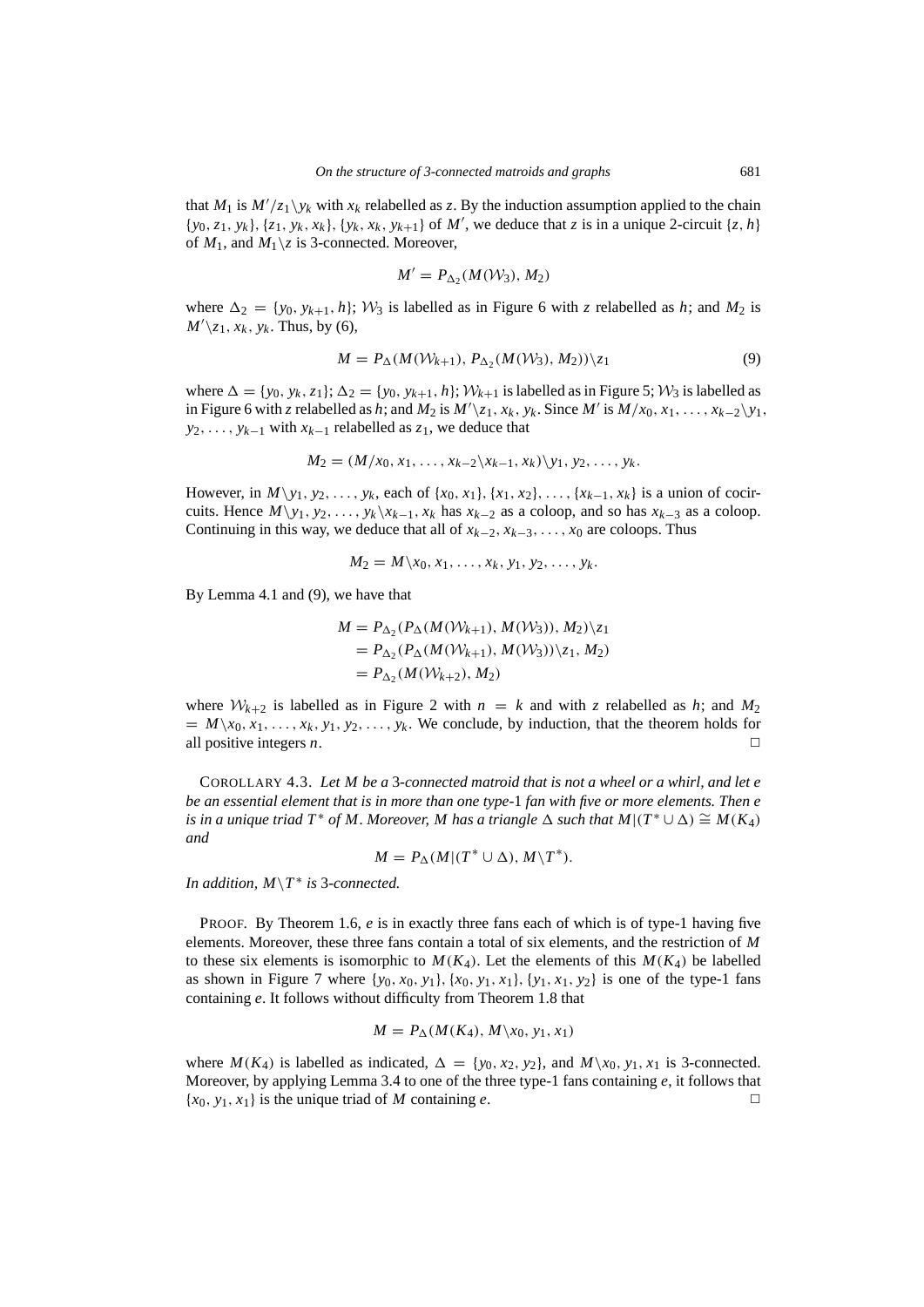

<span id="page-15-0"></span>FIGURE 7. A labelled  $M(K_4)$ .

We shall now describe how essential elements behave when a wheel is broken off as in Theorem [1.8](#page-4-0). In that theorem, the resulting 3-connected matroid is  $M_1$  or  $M_2$ . We shall first consider the latter.

<span id="page-15-2"></span>PROPOSITION 4.4. Let  $M = P_{\Delta_2}(M(W_{n+2}), M_2)$  where *n* is a positive integer and  $\Delta_2$ *is a triangle. Suppose that M*<sup>2</sup> *is* 3*-connected having at least four elements, and let e be an element of M<sub>2</sub></sub>. Then:* 

- (a)  $M_2/e$  is 3*-connected if and only if either*  $M/e$  *is 3<i>-connected or*  $M_2 \cong U_{2,4}$ ;
- (b)  $M \ge i$  *s* 3*-connected if and only if either*  $M_2 \ge i$  *s* 3*-connected or e*  $\in \Delta_2$ *.*

*Hence if* e *is essential in M, then* e *is essential in M*2*; and if e is non-essential in M, then* e *is non-essential in M<sub>2</sub> or*  $e \in \Delta_2$ *.* 

PROOF. By Corollary [2.7](#page-6-0), *M* is 3-connected. We shall first prove (a) by breaking the argument into the two cases: (i)  $e \notin cl_M(\Delta_2)$ ; and (ii)  $e \in cl_M(\Delta_2)$ . In case (i),  $M/e =$  $P_{\Delta_2}(M(\mathcal{W}_{n+2}), M_2/e)$  and (a) follows easily by Corollary [2.7](#page-6-0). In case (ii),  $M/e$  is non-simple having at least four elements so *M*/*e* is not 3-connected. If *M*2/*e* is 3-connected, then, since this matroid is non-simple, but  $M_2$  has a triangle, it follows that  $M_2 \cong U_{2,4}$ . Conversely, if *M*<sub>2</sub>  $\cong U_{2,4}$ , then *M*<sub>2</sub>/*e* is 3-connected. Hence (a) holds in case (ii), so (a) is proved.

We break the proof of (b) into the two cases: (i)  $e \notin \Delta_2$ ; and (ii)  $e \in \Delta_2$ . In case (i),  $M\backslash e = P_{\Delta_2}(M(W_{n+2}), M_2\backslash e)$  and (b) follows easily by Corollary [2.7.](#page-6-0) In case (ii),  $M\backslash e =$  $P_{\Delta_2}(M(\mathcal{W}_{n+2}), M_2)\$ e, so, by Corollary [2.8](#page-6-1),  $M\$ e is 3-connected. Hence (b) holds in case (ii), so (b) is proved.

On combining (a) and (b), we deduce that if e is essential in *M*, then either *e* is essential in *M*<sub>2</sub>, or  $M_2 \cong U_{2,4}$ . However, the latter cannot occur otherwise  $M_2\$ e is 3-connected and so, by (b),  $M \e$  is 3-connected; a contradiction.

If *e* is non-essential in *M*, then, by (a) and (b) again, *e* is non-essential in  $M_2$  or  $e \in \Delta_2$ .  $\Box$ 

The next result shows that, when the matroid  $M_1$  in Theorem [1.8](#page-4-0) is 3-connected, every essential element of *M* that is in  $M_1$  is also essential in  $M_1$ . However, the behaviour of the non-essential elements of *M* is less straightforward.

<span id="page-15-1"></span>PROPOSITION 4.5. *Let M be a* 3*-connected matroid that is not a whirl. Suppose that there is a positive integer n such that*

$$
M = P_{\Delta_1}(M(\mathcal{W}_{n+2}), M_1) \setminus z
$$

*where*  $\Delta_1 = \{y_0, y_{n+1}, z\}$  *and*  $W_{n+2}$  $W_{n+2}$  $W_{n+2}$  *is labelled as in Figure* 2*. Let*  $M_1$  *be* 3*-connected and e be an element of*  $E(M_1) - z$ . Then: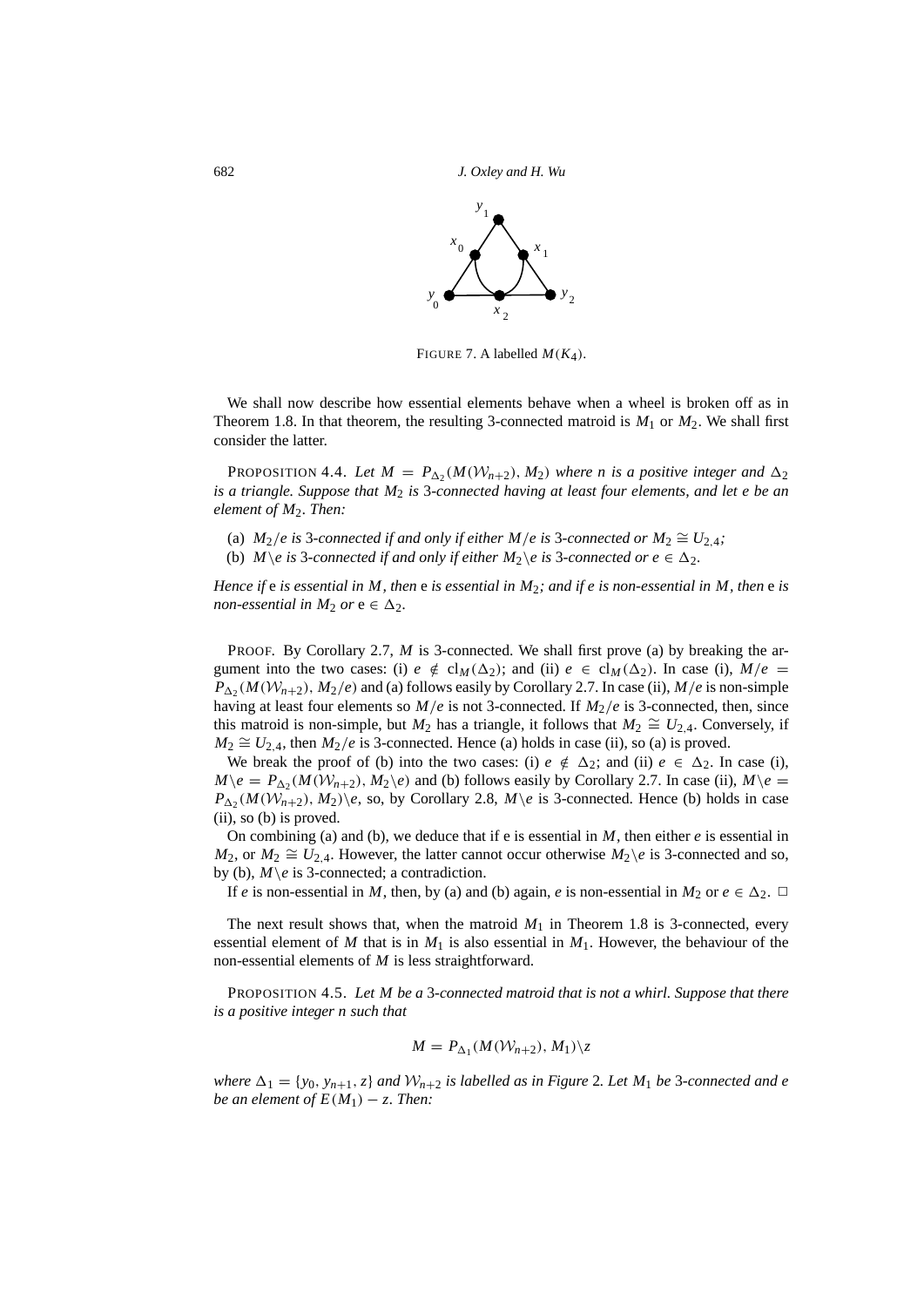- (a) *M*/*e* is 3-connected if and only if either *M*<sub>1</sub>/*e* is 3-connected; or  $e \notin \Delta_1$ *, there is a unique triangle of*  $M_1$  *containing* {*e, z*}*, and*  $M_1/e \ z$  *is* 3*-connected;*
- (b)  $M\$ e is 3-connected if and only if either  $M_1\$ e is 3-connected; or  $e \in \Delta_1$  and e is not *in a triad of M.*

*Hence if e is essential in M, then e is essential in M*1*. However, if e is non-essential in M, then either e is non-essential in*  $M_1$ *; or e*  $\in \Delta_1$  *and e is not in a triad of*  $M$ *; or e*  $\notin \Delta_1$ *, there is a unique triangle of*  $M_1$  *containing* {*e, z*}*, and*  $M_1/e \ z$  *is* 3*-connected.* 

The proof of this proposition will use the following lemma, the straightforward proof of which is omitted.

<span id="page-16-0"></span>LEMMA 4.6. Let k be an integer exceeding two and suppose that  $E(M(\mathcal{W}_k))$  and  $E(U_2, 4)$ *meet in a set*  $\Delta$  *that is a triangle of both matroids. Let* z *be an element of*  $\Delta$  *that is a rim element of*  $W_k$ *. Then* 

$$
P_{\Delta}(M(\mathcal{W}_k), U_{2,4})\backslash z \cong \mathcal{W}^k.
$$

PROOF OF PROPOSITION [4.5](#page-15-1). Certainly  $|E(M_1)| > 3$ . If  $|E(M_1)| = 3$ , then *M* is a singleelement deletion of  $M(\mathcal{W}_{n+2})$  and so is not 3-connected. Thus  $|E(M_1)| \geq 4$ . If  $|E(M_1)| = 4$ , then, as  $M_1$  is 3-connected,  $M_1 \cong U_{2,4}$  and so, by Lemma [4.6](#page-16-0), *M* is a whirl; a contradiction. Hence we may assume that  $|E(M_1)| \ge 5$ . Therefore, as  $M_1$  has a triangle,  $r^*(M_1) \ge 3$  and so  $r^*(M) \geq 4$ .

We shall break the proof of (a) into the two cases: (i)  $e \in cl_M(\Delta_1)$ ; and (ii)  $e \notin cl_M(\Delta_1)$ . In case (i), neither  $M/e$  nor  $M_1/e$  is 3-connected since each has a 2-circuit and at least four elements. Moreover, if  $e \notin \Delta_1$ , then either  $r(M_1) = 2$ , in which case  $\{e, z\}$  is not in a unique triangle of  $M_1$ , or  $r(M_1) > 2$ , in which case  $M_1/e \setminus z$  has rank at least two and has a 2-circuit, and so is not 3-connected. We conclude that (a) holds in case (i). In case (ii), we certainly have that  $e \notin \Delta_1$ . By Corollary [2.8,](#page-6-1)  $M/e$  is 3-connected if and only if either  $M_1/e$  is 3-connected, or  $M_1/e$  has a unique 2-circuit, which contains *z*, and  $M_1/e\$  is 3-connected. Since  $M_1$  is 3-connected, (a) follows easily in case (ii).

The proof of (b) will be broken into the two cases: (i)  $e \notin \Delta_1$ ; and (ii)  $e \in \Delta_1$ . In case (i), since  $M_1$  is 3-connected having at least five elements, Corollary [2.8](#page-6-1) implies that  $M\$ e is 3-connected if and only if  $M_1 \backslash e$  is 3-connected. Thus (b) holds in case (i). Now assume that (ii) holds. By symmetry, we may suppose that  $e = y_0$ . If  $M \ge e$  is 3-connected, then *e* is not in a triad of *M*. Thus the forward implication of (b) holds in case (ii). To prove the reverse implication, suppose that  $M\$ *e* is not 3-connected, letting  $\{X, Y\}$  be a 2-separation of it. Then, since  $|E(M_1) - \{z, e\}| \geq 3$ , we may assume that  $|X \cap (E(M_1) - \{z, e\})| \geq 2$ . Therefore, if  $r(M_1) = 2$ , then  $\{X \cup e, Y\}$  is a 2-separation of *M*; a contradiction. Hence we may assume that  $r(M_1) > 2$ . Thus the simplification of  $P_{\Delta_1}(M(\mathcal{W}_{n+2}), M_1) \setminus \mathbb{Z}/e$  is a parallel connection of two matroids of rank at least two and so is not 3-connected. Thus, by Lemma [2.1](#page-4-3), the cosimplification of  $P_{\Delta_1}(M(\mathcal{W}_{n+2}), M_1)\setminus\mathbb{Z}\setminus e$ , which equals  $M\setminus e$ , is 3-connected. Since  $M\setminus e$ is not 3-connected, it follows that *M* has a triad  $T^*$  containing *e*. It remains to show that  $M_1 \setminus e$ is not 3-connected. As  $e = y_0$  and  $\{x_0, y_0, y_1\}$  is a triangle of *M*, orthogonality implies that *T*<sup>\*</sup> contains *x*<sub>0</sub> or *y*<sub>1</sub>. Evidently *T*<sup>\*</sup> or *T*<sup>\*</sup> ∪*z* is a cocircuit of *P*<sub>△1</sub>( $M(W_{n+2})$ ,  $M_1$ ). Since  $M_1$ is a restriction of the last matroid, it follows that  $(T^* \cup z) \cap E(M_1)$  contains a cocircuit of  $M_1$ containing *e*. However,  $|(T^* \cup z) \cap E(M_1)| \leq 3$  yet  $M_1$  is 3-connected having at least five elements, so  $M_1$  has a triad containing *e*. Therefore  $M_1 \backslash e$  is not 3-connected. This completes the proof of (b) in case (ii).

The conclusions concerning essential and non-essential elements follow immediately on combining (a) and (b).  $\Box$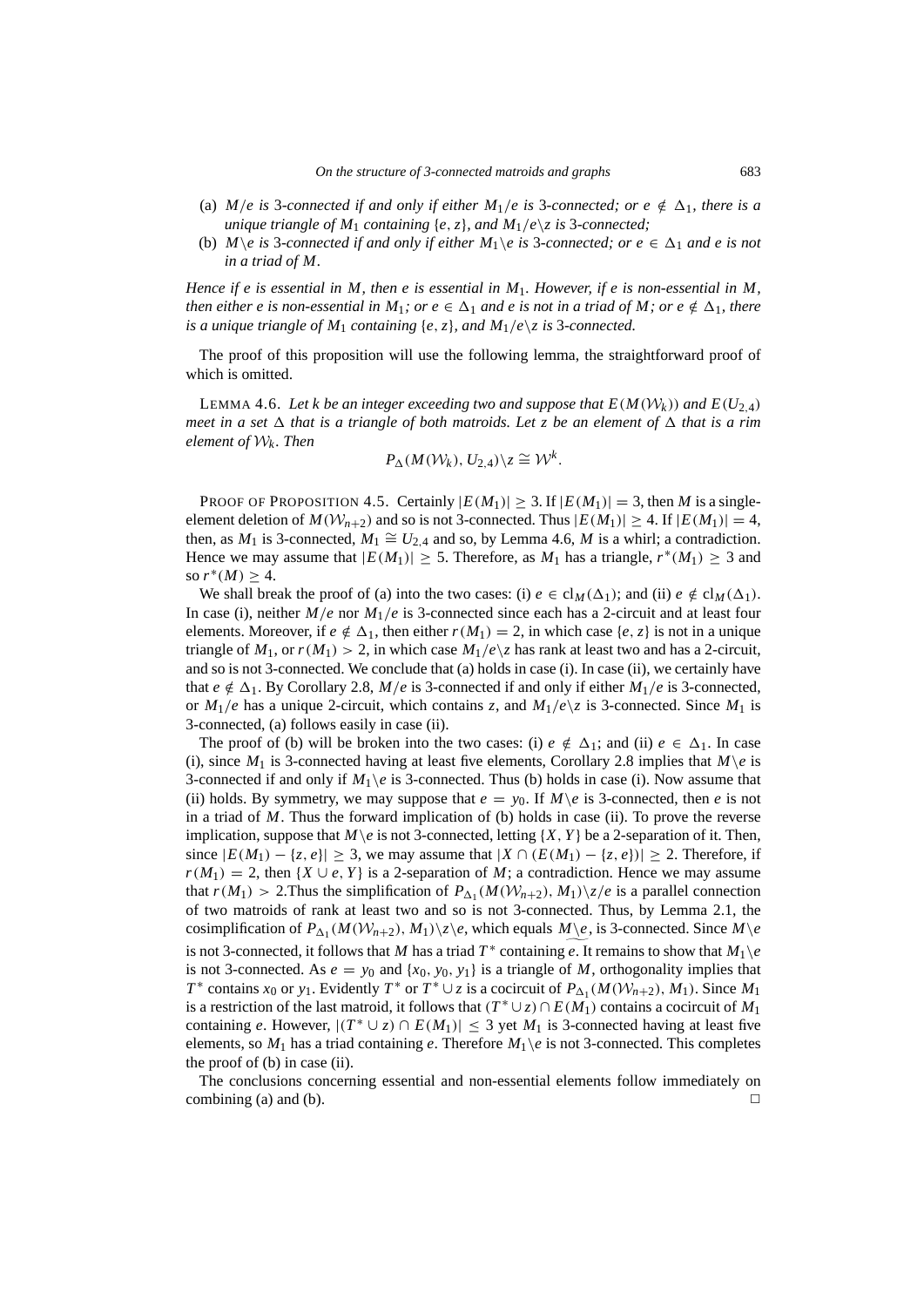Propositions [4.4](#page-15-2) and [4.5](#page-15-1) will be used in [\[24](#page-21-14)] to investigate those 3-connected matroids in which the set of non-essential elements is small. If we denote by  $\nu(Q)$  the set of non-essential elements of a 3-connected matroid *Q*, then, by Proposition [4.4,](#page-15-2)

$$
\nu(M_2) \subseteq E(M_2) \cap \nu(M) \subseteq \nu(M_2) \cup \Delta_2.
$$

In Proposition [4.5](#page-15-1), the situation is less straightforward. The set of non-essential elements of  $M_1$  may include *z*, which is not in  $E(M)$ , but otherwise this set is a subset of  $v(M)$ . Moreover, if we suppose that the chain  $\{y_0, x_0, y_1\}$ ,  $\{x_0, y_1, x_1\}$ ,  $\{y_1, x_1, y_2\}$ , ...,  $\{y_n, x_n, y_{n+1}\}$  in The-orem [1.8](#page-4-0) is a fan, then  $y_0$  and  $y_{n+1}$  are non-essential elements of M. The element *z* is on the line of  $M_1$  through  $y_0$  and  $y_{n+1}$ . Thus, although  $v(M_1)$  need not be a subset of  $E(M_1) \cap v(M)$ , we do have that

$$
\nu(M_1) \subseteq \mathrm{cl}_{M_1}(E(M_1) \cap \nu(M)).
$$

This fact will be very useful in [[24\]](#page-21-14).

Theorem [1.6](#page-3-0) indicates how one can break off a wheel from a 3-connected matroid having a chain of odd length exceeding two. In fact, that theorem explicitly describes this break off when the chain has a triangle as its first link and hence has a triangle as its last link. If the chain has triads as its first and last links, then one can reduce to the case described in Theorem [1.6](#page-3-0) by taking duals. For chains of even length, the situation is slightly different. The result in this case is stated in the next theorem, a generalization of Lemma [4.2.](#page-11-1) The reader will observe that, in this case, it is slightly more difficult to recover a 3-connected matroid in what is left after the break off.

<span id="page-17-0"></span>THEOREM 4.7. *Let M be a* 3*-connected matroid which is not a wheel or a whirl. Suppose that, for some non-negative integer n, the sequence*

{*y*0, *x*0, *y*1},{*x*0, *y*1, *x*1}, . . . ,{*yn*, *xn*, *yn*+1},{*xn*, *yn*+1, *xn*+1}

*is a chain in M in which* {*y*0, *x*0, *y*1} *is a triangle. Then*

$$
M = P_{\Delta}(M(\mathcal{W}_{n+3}), M_3) \setminus \{z', v'_{n+1}\}\
$$

where  $\Delta = \{y_0, z', y'_{n+1}\}\$ ;  $\mathcal{W}_{n+3}$  *is labelled as in Figure [8](#page-18-0); and M<sub>3</sub> <i>is obtained from the* matroid  $M/x_0, x_1, \ldots, x_{n-1} \backslash y_1, y_2, \ldots, y_n/x_{n+1}$  by relabelling  $x_n$  and  $y_{n+1}$  as  $z'$  and  $y'_{n+1}$ . *Moreover:*

- (i) *M*<sup>3</sup> *is* 3*-connected; or*
- (ii)  $z'$  is in a unique 2-circuit of  $M_3$ , and  $M_3\backslash z'$  is 3-connected; or
- (iii)  $y'_{n+1}$  *is in a unique* 2-circuit of  $M_3$ , and  $M_3 \setminus y'_{n+1}$  *is* 3-connected; or
- (iv) each of z' and  $y'_{n+1}$  is in a unique 2-circuit of  $M_3$ , and  $M_3\backslash z'$ ,  $y'_{n+1}$  is 3-connected.

The proof of this will use another variant of Lemma [2.3](#page-5-0).

LEMMA 4.8. *For some non-negative integer n, suppose that*  $\{y_0, x_0, y_1\}$ ,  $\{x_0, y_1, x_1\}$ , ...,  $\{y_n, x_n, y_{n+1}\}, \{x_n, y_{n+1}, x_{n+1}\}$  *is a chain in a simple matroid M. If*  $E(M) = \{x_0, y_0, x_1, y_1, x_0\}$  $\dots, x_{n+1}, y_{n+1}$ *, then M is isomorphic to*  $M(\mathcal{W}_{n+2})$  *or*  $\mathcal{W}^{n+2}$ *.* 

PROOF. Since the chain has an even number of links, we may assume that the first link is a triangle. Thus  $\{x_i, y_{i+1}, x_{i+1}\}$  is a triad of *M* for all *i* in  $\{0, 1, \ldots, n\}$ . Since each of  $y_1, y_2, \ldots, y_{n+1}$  is in exactly one of these triads and *M* is simple, it follows that {*y*<sub>0</sub>, *y*<sub>1</sub>, ..., *y*<sub>*n*+1</sub>} is independent in *M*. As this set clearly spans  $E(M) - \{x_{n+1}\}\$  and  $x_{n+1}$  is not a coloop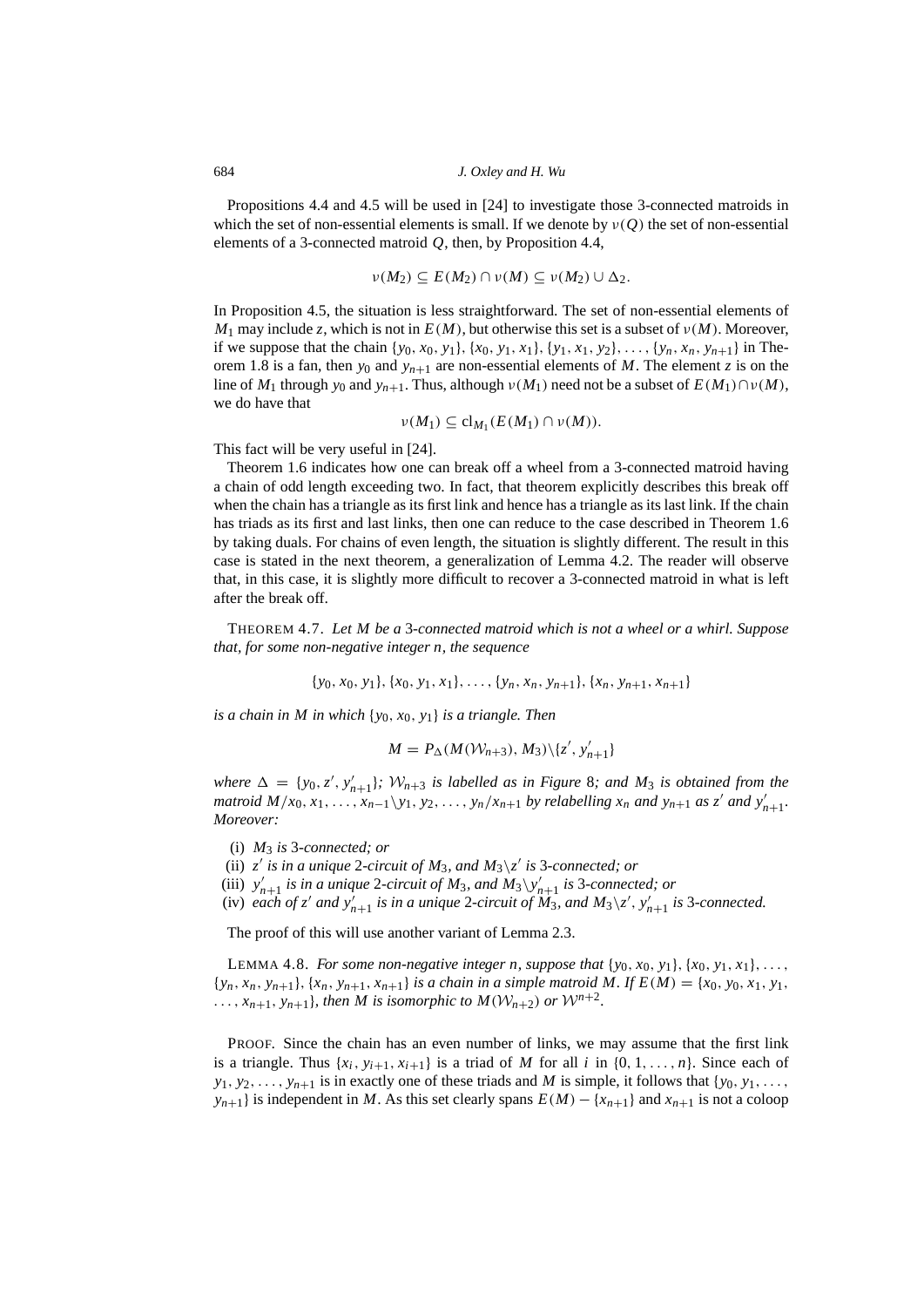*On the structure of 3-connected matroids and graphs* 685



<span id="page-18-0"></span>FIGURE 8. A labelled  $W_{n+3}$ .

of *M*, we deduce that  $\{y_0, y_1, \ldots, y_{n+1}\}$  is a basis of *M*. Consider the fundamental circuit of  $x_{n+1}$  with respect to this basis. By orthogonality and the simplicity of *M*, it follows that this circuit is  $\{y_{n+1}, x_{n+1}, y_0\}$ .

Now  $\{y_1, y_2, \ldots, y_{n+1}\}$  spans a hyperplane of *M* that also contains all of  $x_1, x_2, \ldots, x_n$  but avoids  $y_0$  and hence avoids  $x_0$  and  $x_{n+1}$ . Thus { $y_0, x_0, x_{n+1}$ } is a triad of *M* and the lemma follows by Lemma [2.3.](#page-5-0)  $\Box$ 

PROOF OF THEOREM [4.7](#page-17-0). If  $n = 0$ , the theorem is just a restatement of Lemma [4.2](#page-11-1). Now suppose that  $n > 0$ . By the last lemma,  $|E(M)| \ge 2n + 5$ . Moreover, Theorem [1.8](#page-4-0) implies that

$$
M = P_{\Delta_1}(M(\mathcal{W}_{n+2}), M_1) \backslash z
$$

where  $\Delta_1 = \{y_0, y_{n+1}, z\}$ ;  $W_{n+2}$  is labelled as in Figure [2;](#page-4-2) and  $M_1$  is obtained from the matroid  $M/x_0, x_1, \ldots, x_{n-1}\y_1, y_2, \ldots, y_n$  by relabelling  $x_n$  as *z*. Moreover, either: (i)  $M_1$  is 3-connected, or (ii)  $M_1\{z\}$  is 3-connected. In the latter case,  $M/x_0, x_1, \ldots, x_{n-1}\{y_1, y_2, \ldots\}$  $y_n$ ,  $x_n$  is 3-connected. However, *M* has { $x_n$ ,  $y_{n+1}$ ,  $x_{n+1}$ } as a cocircuit, so the last matroid has a cocircuit contained in  $\{y_{n+1}, x_{n+1}\}\)$ . Since this matroid has at least four elements, it cannot be 3-connected. Therefore (ii) cannot occur. We conclude that  $M_1$  is 3-connected.

Now  $\{y_0, y_{n+1}, z\}$  is a circuit of  $M_1$  and  $\{y_{n+1}, z, x_{n+1}\}$  is a cocircuit of  $M_1$ . Thus, by Lemma [4.2](#page-11-1)  $M_1 = P_{\Delta}(M(K_4), M_2)\setminus\{z', y'_{n+1}\}\$  where  $\Delta = \{y_0, z', y'_{n+1}\}\$ ;  $M(K_4)$  is labelled as in Figure [9;](#page-19-0) and  $M_2$  is obtained from  $M_1/x_{n+1}$  by relabelling *z* and  $y_{n+1}$  as *z'* and  $y'_{n+1}$ , respectively.

By Lemma [4.1](#page-10-5)

<span id="page-18-1"></span>
$$
P_{\Delta_1}(M(\mathcal{W}_{n+2}), P_{\Delta}(M(K_4), M_2)) = P_{\Delta}(P_{\Delta_1}(M(\mathcal{W}_{n+2}), M(K_4)), M_2),
$$
 (10)

where  $M(\mathcal{W}_{n+2})$ ,  $M(K_4)$ , and  $M_2$  are labelled as above. Since

$$
M = P_{\Delta_1}(M(W_{n+2}), M_1) \setminus z
$$
 and  $M_1 = P_{\Delta}(M(K_4), M_2) \setminus \{z', v'_{n+1}\},$ 

it follows that

$$
M = P_{\Delta_1}(M(\mathcal{W}_{n+2}), P_{\Delta}(M(K_4), M_2) \setminus \{z', y'_{n+1}\}) \setminus z
$$
  
=  $P_{\Delta_1}(M(\mathcal{W}_{n+2}), P_{\Delta}(M(K_4), M_2)) \setminus \{z', y'_{n+1}, z\}.$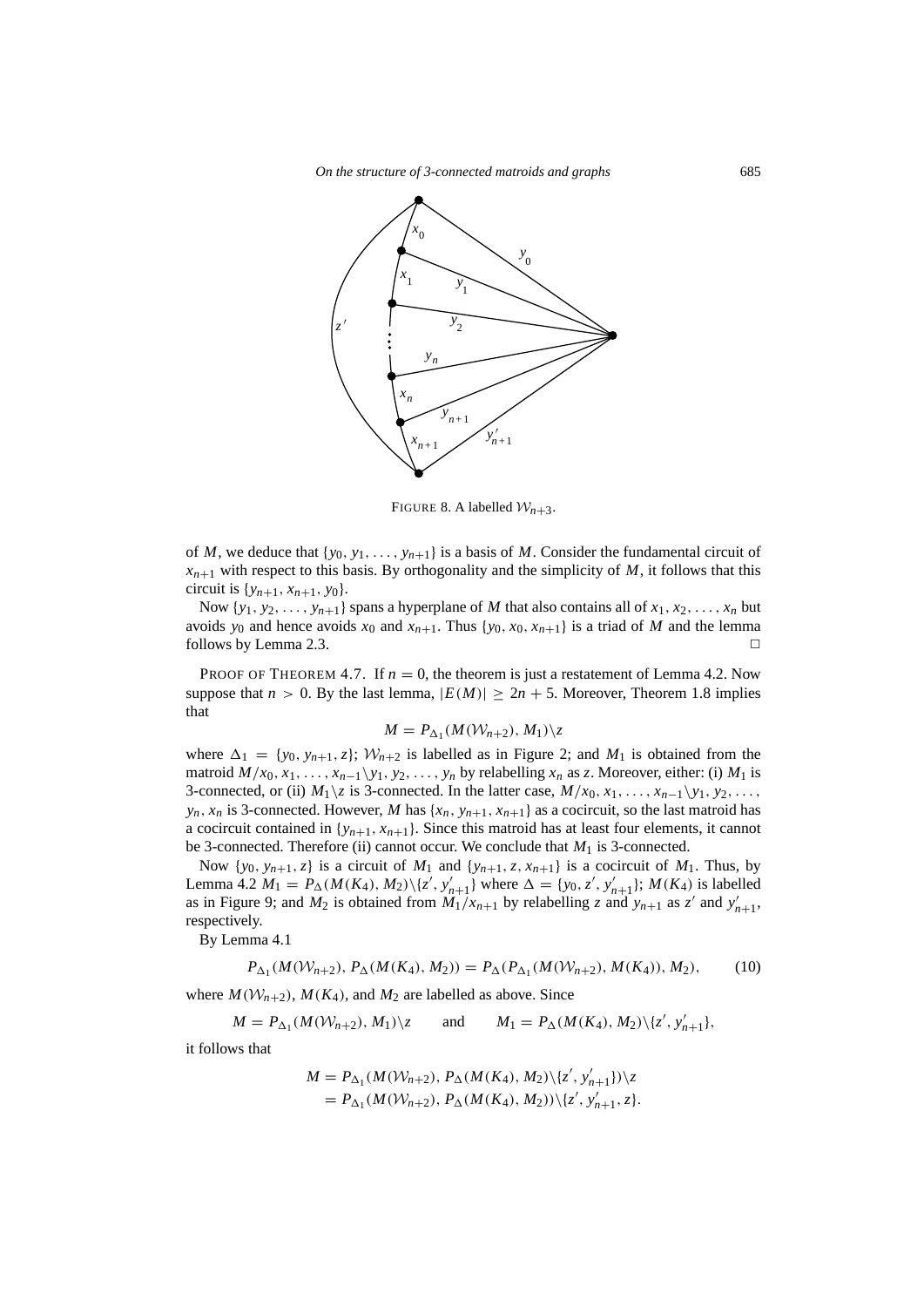686 *J. Oxley and H. Wu*



<span id="page-19-0"></span>FIGURE 9. A labelled  $M(K_4)$ .



<span id="page-19-1"></span>FIGURE 10. An essential element becomes non-essential.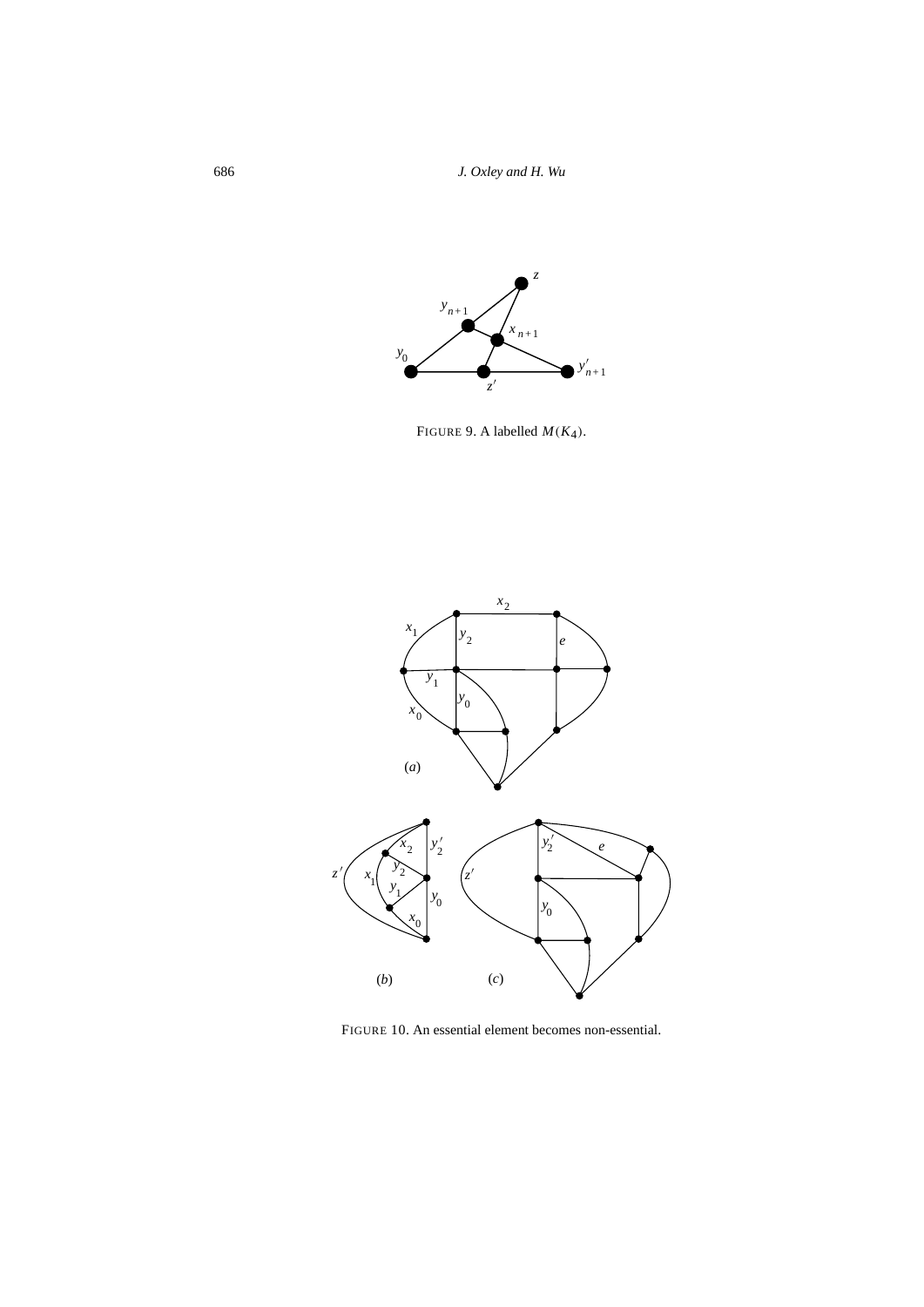Thus, by [\(10](#page-18-1)),

$$
M = P_{\Delta}(P_{\Delta_1}(M(W_{n+2}), M(K_4)), M_2) \setminus \{z', y'_{n+1}, z\}
$$
  
=  $P_{\Delta}(P_{\Delta_1}(M(W_{n+2}), M(K_4)) \setminus z, M_2) \setminus \{z', y'_{n+1}\}.$ 

It is not difficult to see that

$$
P_{\Delta_1}(M(\mathcal{W}_{n+2}), M(K_4))\backslash z = M(\mathcal{W}_{n+3}),
$$

where  $W_{n+3}$  is labelled as in Figure [8.](#page-18-0) Therefore

$$
M = P_{\Delta}(M(\mathcal{W}_{n+3}), M_2) \setminus \{z', y'_{n+1}\}
$$

where  $M_2$  is obtained from  $M_1/x_{n+1}$  by relabelling *z* and  $y_{n+1}$  as *z'* and  $y'_{n+1}$ , respectively. However,  $M_1$  is obtained from  $M/x_0, x_1, \ldots, x_{n-1}\backslash y_1, y_2, \ldots, y_n$  by relabelling  $x_n$  as *z*. Thus  $M_2$  is obtained from

$$
M/x_0, x_1, \ldots, x_{n-1} \backslash y_1, y_2, \ldots, y_n/x_{n+1}
$$

by relabelling  $x_n$  and  $y_{n+1}$  as  $z'$  and  $y'_{n+1}$ , respectively. Hence  $M_2 = M_3$  and the first part of the theorem is proved.

The fact that one of (i)–(iv) holds follows immediately by applying the second part of Lemma [4.2](#page-11-1) to the 3-connected matroid  $M_1$ .

Propositions [4.4](#page-15-2) and [4.5](#page-15-1) tell us that, in breaking off a wheel as in Theorem [1.8](#page-4-0), an element that is essential in *M* remains essential in the resulting 3-connected matroid,  $M_1$  or  $M_2$ . However, the corresponding result need not hold when one breaks off a wheel as in Theo-rem [4.7.](#page-17-0) For example, let *M* be the cycle matroid of the graph shown in Figure [10\(](#page-19-1)*a*). Then {*y*0, *x*0, *y*1},{*x*0, *y*1, *x*1},{*y*1, *x*1, *y*2},{*x*1, *y*2, *x*2} is a chain in this matroid. By Theorem [4.7,](#page-17-0)  $M = P_{\Delta}(M(W_4), M_3)\backslash\{z', y_2'\}$ where  $\Delta = \{y_0, z', y_2' \}$  $\mathcal{W}_2$  };  $\mathcal{W}_4$  is labelled as in Figure [10](#page-19-1)(*b*); and  $M_3$  is  $M/x_0\sqrt{y_1/x_2}$  with  $x_1$  and  $y_2$  relabelled as  $z'$  and  $y'_2$  $\frac{1}{2}$  (see Figure [10\(](#page-19-1)*c*)). The element *e*, which is essential in *M*, is non-essential in  $M_3$ . Moreover, *e* is not even in the flat of  $M_3$ that is spanned by those non-essential elements of *M* that are in  $M_3$ . In [[24\]](#page-21-14) where we shall be examining the 3-connected matroids with a small number of non-essential elements, Theorem [1.8](#page-4-0) will be of more use than Theorem [4.7](#page-17-0) because the former enables us to better keep track of essential elements.

# ACKNOWLEDGEMENT

The first author's research was partially supported by a grant from the Louisiana Education Quality Support Fund through the Board of Regents.

### **REFERENCES**

- <span id="page-20-0"></span>1. S. Akkari, A minimal 3-connectedness result for matroids, *Discrete Math.*, **103** (1992), 221–232.
- 2. S. Akkari and J. Oxley, Some extremal connectivity results for matroids, *J. Comb. Theory, Ser. B*, **52** (1991), 301–320.
- <span id="page-20-2"></span>3. S. Akkari and J. Oxley, Some local extremal connectivity results for matroids, *Comb. Probab. Comput.*, **2** (1993), 367–384.
- <span id="page-20-1"></span>4. R. E. Bixby, A simple theorem on 3-connectivity, *Linear Algebra Appl.*, **45** (1982), 123–126.